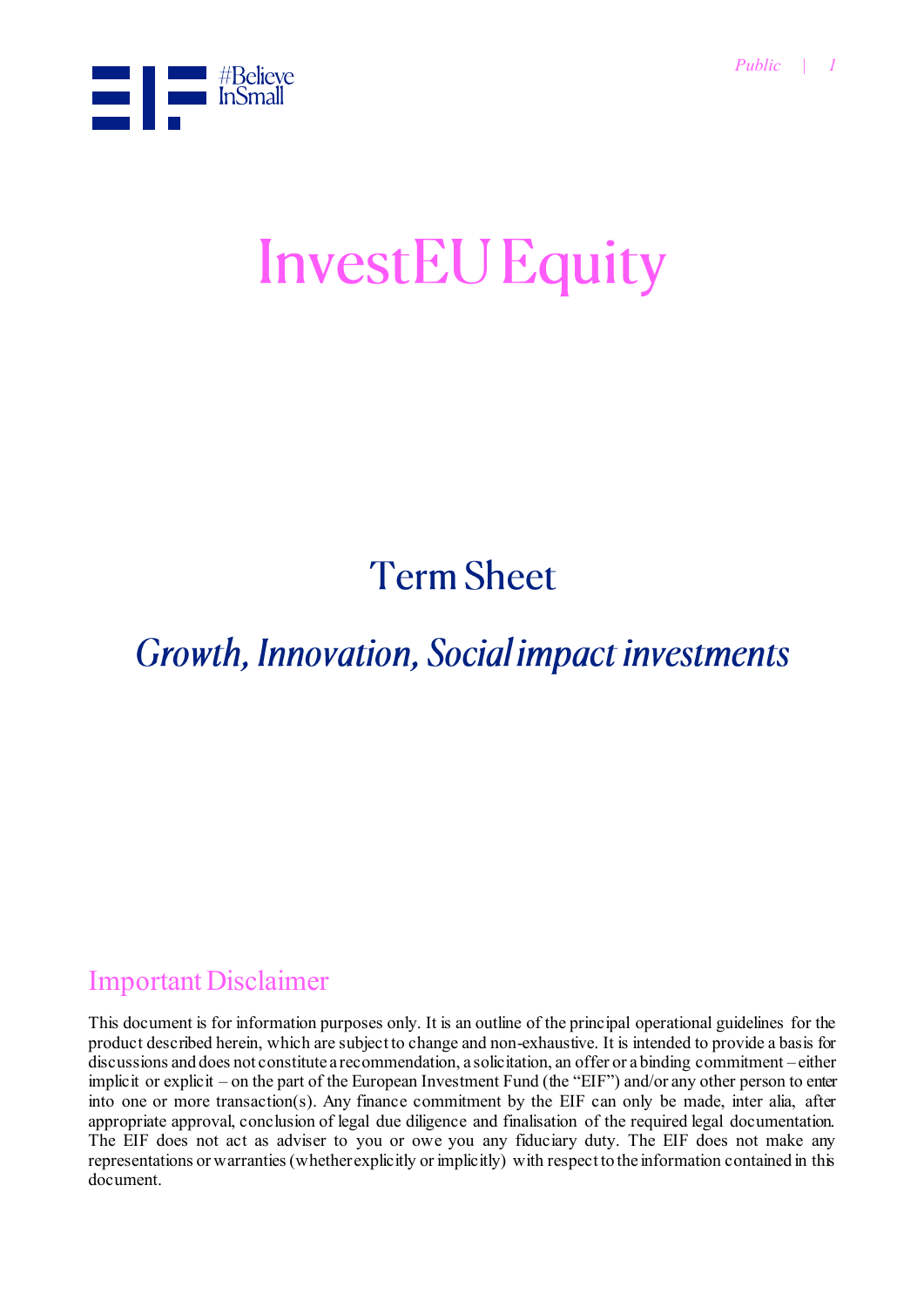

## 1. Terms of an InvestEU Investment

| <b>Size of InvestEU</b><br>Investment               | The EIF investment under InvestEU Equity into a Financial Intermediary<br>shall generally represent at least 7.5% of the total commitments to such<br>Financial Intermediary raised in the closing at which the InvestEU<br>Investment occurs and no more than 25% of the total commitments of<br>the Financial Intermediary <sup>1</sup> .       |
|-----------------------------------------------------|---------------------------------------------------------------------------------------------------------------------------------------------------------------------------------------------------------------------------------------------------------------------------------------------------------------------------------------------------|
|                                                     | In particular circumstances the EIF commitment may exceed the 25% of<br>the total commitments to a Financial Intermediary. In deciding the<br>maximum commitment, EIF will consider, inter alia, the following<br>factors:                                                                                                                        |
|                                                     | adherence of the Financial Intermediary to the Gender Criteria,<br>a)                                                                                                                                                                                                                                                                             |
|                                                     | b) whether the investment strategy of the Financial Intermediary<br>focuses on one or more EU member states classified as Moderate<br>or Emerging Innovator Countries ("MEICs"),                                                                                                                                                                  |
|                                                     | c) focus of the investment strategy of the Financial Intermediary on<br>the Target Areas,                                                                                                                                                                                                                                                         |
|                                                     | d) the experience of the management team and the closing in which<br>EIF participates,                                                                                                                                                                                                                                                            |
|                                                     | e) whether the investment strategy of the Financial Intermediary<br>targets Technology Transfer or whether the Financial<br>Intermediary is managed by business angels or aims to<br>systematically co-invest with business angels.                                                                                                               |
|                                                     | InvestEU investments shall not exceed one hundred million euro (EUR<br>$100,000,000$ or the euro equivalent in another eligible currency at the<br>time of a commitment.                                                                                                                                                                          |
| <b>Closing</b>                                      | InvestEU Equity investment shall typically occur at the first closing of<br>the Financial Intermediary. Investments at subsequent closings may be<br>possible under certain conditions if they facilitate the Financial<br>Intermediary reaching its target fund size.                                                                            |
| <b>Duration of an InvestEU</b><br>Investment        | The term of the EIF investment typically ranges between 5 and 20 years.                                                                                                                                                                                                                                                                           |
| Investor base of a<br><b>Financial Intermediary</b> | As a general rule, at least 30% of total commitments to a Financial<br>Intermediary shall be made by Third-Party Benchmark Investors in the<br>same risk class as the EIF, or by the EIF or EIB on their own risk and<br>from their own resources, provided that Third-Party Benchmark<br>Investors account for at least 15% of total commitments |
|                                                     | The minimum commitment from Third-Party Benchmark Investors may<br>be further reduced under certain circumstances.                                                                                                                                                                                                                                |
| <b>Ranking of InvestEU</b><br><b>Investments</b>    | An InvestEU investment shall be made into a Financial Intermediary<br>through a standard investment whereby the EIF shall rank pari passu                                                                                                                                                                                                         |

<sup>1</sup> Subject to EIF analysis, other conditions may apply.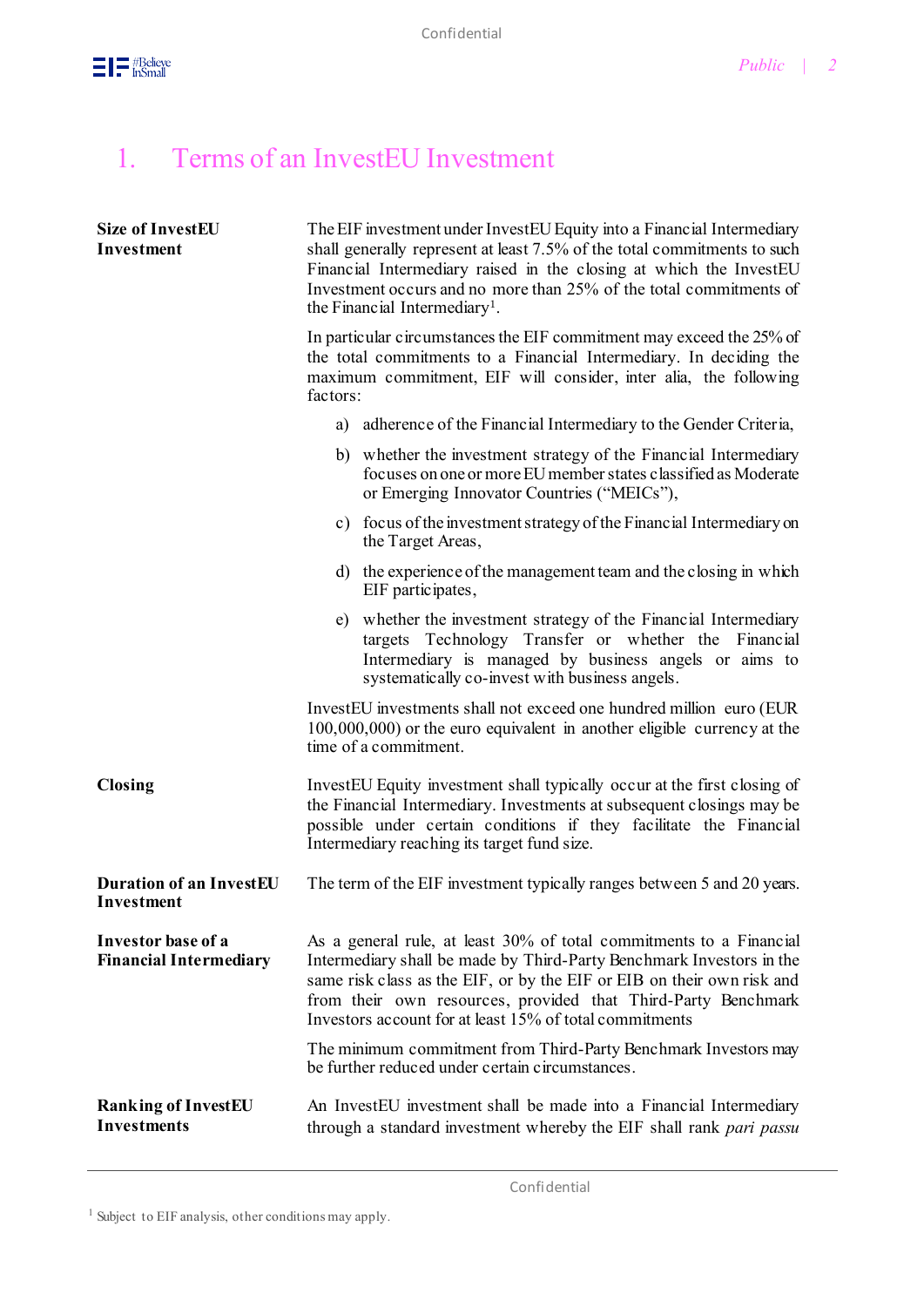

with other investors investing in the same risk class (i.e. "like-risk-likereward"). The InvestEU Investment shall not be subordinated to other investors in any risk class issued by the Financial Intermediary.

**Minimum Investment Allocation Requirements**

- a) Financial Intermediaries shall commit to invest a minimum amount (the "Minimum Eligible Allocation") into Eligible Final Recipients (as defined below is section 3). Only Primary Investments and Eligible Secondary Investments shall be eligible for the purpose of calculating the Minimum Eligible Allocation. The Minimum Eligible Allocation shall be equal to at least the higher of:
	- i. 50% of the Financial Intermediary's aggregate invested amounts, and
	- ii. 2 times the amount drawn down from EIF under the InvestEU Investment for investment purposes, capped at 80% of the Financial Intermediary's aggregate invested amounts.
- b) Financial Intermediaries shall indicate at the time of application, which Target Areas are captured by their investment strategy, and shall be required to commit a minimum amount into such Target Area(s) (the "Minimum Target Allocation").

The Minimum Target Allocation shall be equal to at least 2 times the amount drawn down by the Financial Intermediary under the InvestEU Investment for the purpose of investments in Eligible Final Recipients under the relevant Thematic Strategy (or any Target Area part of it), capped at 80% of the Financial Intermediary's aggregate invested amounts.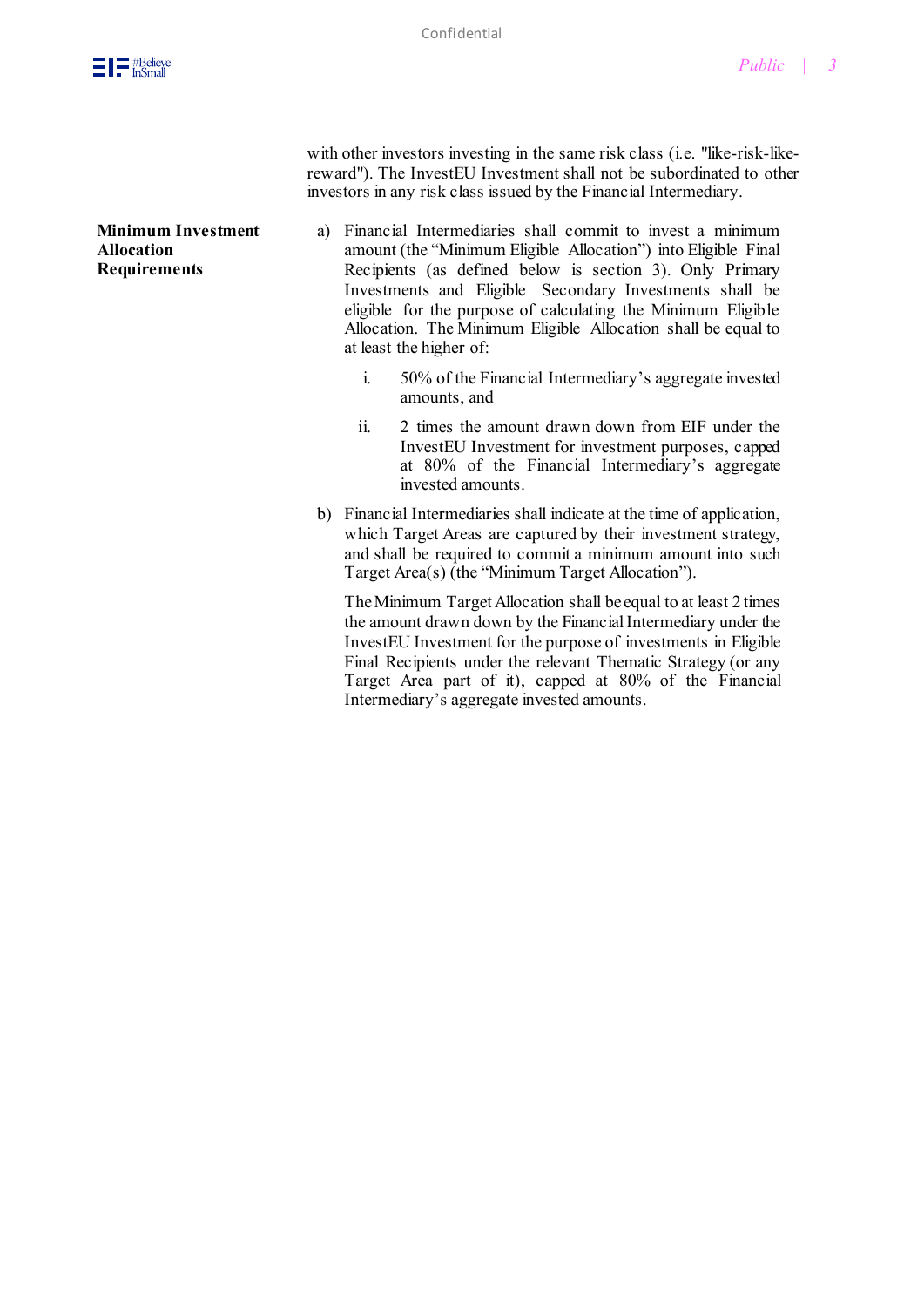

## 2. InvestEU Financial Intermediaries

| <b>Establishment of</b><br>Financial<br><b>Intermediaries</b>                            | Financial Intermediaries shall be established (domiciled) in a Member<br>State or in an $OCT2$ .                                                                                                                                                                                                                                                                                                                                                                                                                                                                                                                                                     |
|------------------------------------------------------------------------------------------|------------------------------------------------------------------------------------------------------------------------------------------------------------------------------------------------------------------------------------------------------------------------------------------------------------------------------------------------------------------------------------------------------------------------------------------------------------------------------------------------------------------------------------------------------------------------------------------------------------------------------------------------------|
| Independence of<br>management teams                                                      | Financial Intermediaries shall be managed by Independent Management<br>Teams, except in the following cases:                                                                                                                                                                                                                                                                                                                                                                                                                                                                                                                                         |
|                                                                                          | where, due to the nature of the market, the domain investment<br>a)<br>expertise is concentrated within a few industry participants who<br>act, or are otherwise linked with potential investors in a<br>Financial Intermediary,                                                                                                                                                                                                                                                                                                                                                                                                                     |
|                                                                                          | b) in the scenario where a Financial Intermediary is investing in<br>Technology Transfer.                                                                                                                                                                                                                                                                                                                                                                                                                                                                                                                                                            |
|                                                                                          | in which cases, the Financial Intermediary shall take the necessary<br>measures in order to mitigate potential conflicts of interest, such<br>measures to be agreed with the EIF.                                                                                                                                                                                                                                                                                                                                                                                                                                                                    |
| <b>Transparency of</b><br>remuneration                                                   | The remuneration of the Financial Intermediary's manager or advisor, as<br>the case may be, shall be transparent to its investors. Management fees<br>shall be set at a level that covers operational and management costs in a<br>sustainable way without disturbing the alignment of interests aimed for.<br>The level of management fees shall in principle allow for the execution<br>of the Financial Intermediary's investment strategy.                                                                                                                                                                                                       |
| <b>Addressing Climate</b><br><b>Action and</b><br>Environmental<br><b>Sustainability</b> | For those Financial Intermediaries addressing Thematic Areas under the<br>Thematic Strategy of Climate and Environmental Solutions, the<br>contribution to Climate Action and Environmental Sustainability <sup>3</sup><br>("CA&ES") – and to the extent possible, an estimation of the split of<br>such contribution between Climate Action and Environmental<br>Sustainability $-$ will be determined by the EIF during the selection<br>process based on the information received from the Financial<br>Intermediaries, and, in such cases, will be reflected in the contractual<br>documentation between the EIF and the Financial Intermediary. |
|                                                                                          | The Financial Intermediary's contribution to Climate Action and<br>Environmental Sustainability is measured as the aggregate percentage of<br>the InvestEU supported financing, which contributes to climate and<br>environment activities by matching the activity criteria of the CA&ES,<br>which have been determined in the spirit of the EU Taxonomy for<br>sustainable finance <sup>4</sup> .                                                                                                                                                                                                                                                  |
|                                                                                          | The contribution to Climate Action and Environmental Sustainability<br>included in the contractual documentation between the EIF and the<br>Financial Intermediary will be monitored as part of the operational                                                                                                                                                                                                                                                                                                                                                                                                                                      |

Confidential

<sup>&</sup>lt;sup>2</sup> [Overseas Countries and Territories | International Partnerships \(europa.eu\)](https://ec.europa.eu/international-partnerships/where-we-work/overseas-countries-and-territories_en)

<sup>&</sup>lt;sup>3</sup> [Guidelines on the EIF's criteria for Climate Action and Environmental Sustainability \(CA&ES\)](https://www.eif.org/news_centre/publications/climate-action-sustainability-criteria)

*<sup>4</sup>* [EU taxonomy for sustainable activities | European Commission \(europa.eu\)](https://ec.europa.eu/info/business-economy-euro/banking-and-finance/sustainable-finance/eu-taxonomy-sustainable-activities_en)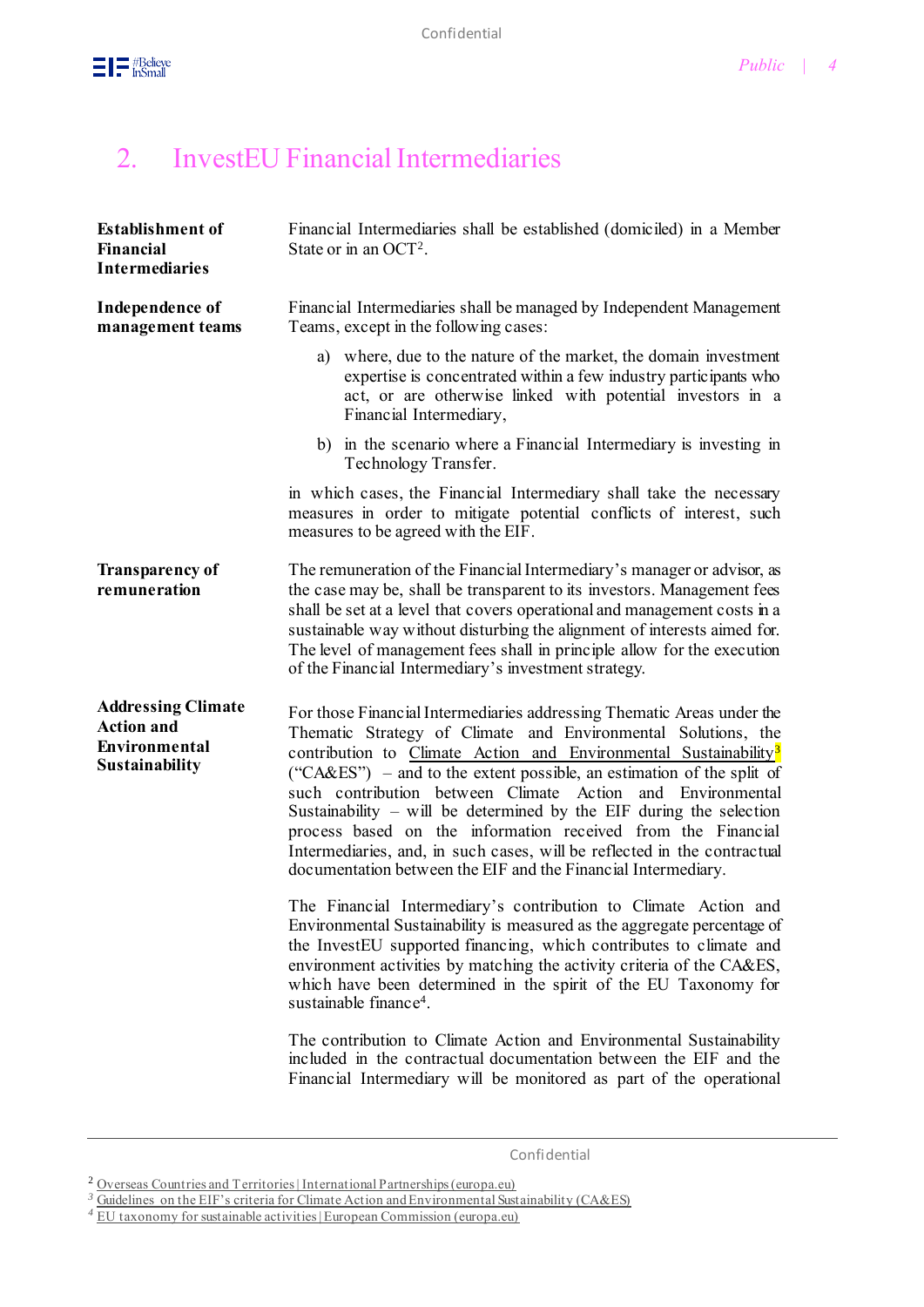reporting presented by the Financial Intermediary to the EIF and as described in Annex VII to the CEoI.

For the avoidance of doubt, the contribution to CA&ES shall be made without prejudice to the Minimum Target Allocation under the Thematic Strategy of Climate and Environmental Solutions set for the Financial Intermediary.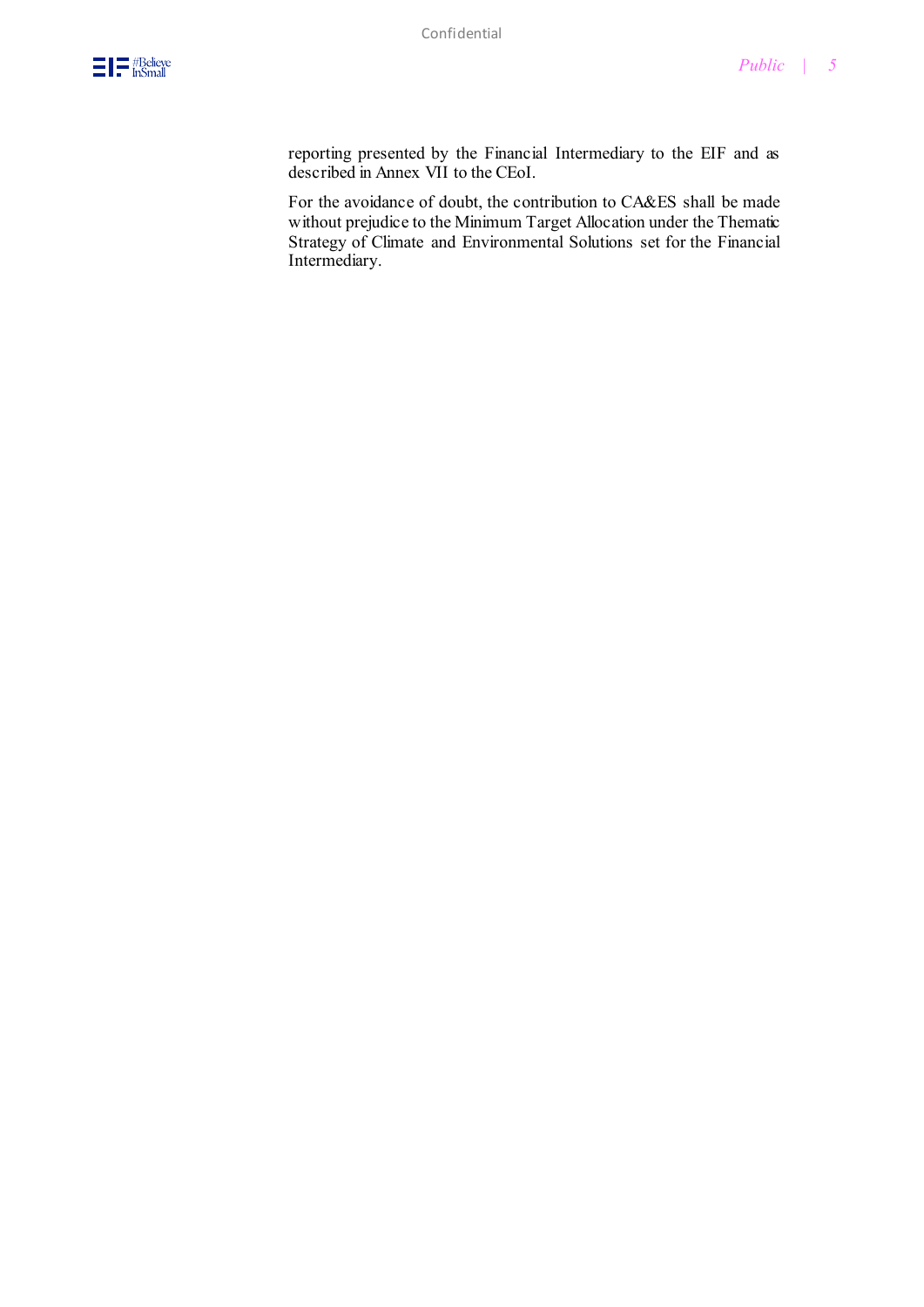

## 3. InvestEU Final Recipients

Financial Intermediaries shall select Final Recipients according to their internal rules and procedures, taking due account of the economic viability of projects of Final Recipients.

| <b>Eligible Final</b><br><b>Recipients</b> | satisfy all of the following eligibility criteria: | Final Recipients, which are not Excluded Final Recipients, and which                                                                                                                                                               |
|--------------------------------------------|----------------------------------------------------|------------------------------------------------------------------------------------------------------------------------------------------------------------------------------------------------------------------------------------|
|                                            | a)                                                 | are located (in the case of projects) or <i>established and operating</i><br>(in the case of enterprises) in a Member State or an OCT, and                                                                                         |
|                                            |                                                    | b) are SMEs or Small Mid-Caps or Large Mid-Caps, and                                                                                                                                                                               |
|                                            | c)                                                 | are active in any of the areas listed in section 4 below.                                                                                                                                                                          |
|                                            |                                                    | Large Mid-Caps are not considered Eligible Final Recipients for the<br>Capital Markets Union Thematic Strategy described in section 4 below.                                                                                       |
|                                            |                                                    | An Eligible Final Recipient, which is an enterprise, shall be considered<br>to be <i>established and operating</i> in a Member State or in an OCT, if at<br>the time of the first investment by the Financial Intermediary, it is: |
|                                            | a)<br>other form of legal entity, and              | incorporated in a Member State or in an OCT or has legal<br>presence in a Member State or an OCT through a subsidiary or                                                                                                           |
|                                            | OCT <sub>s</sub> .                                 | b) exercising its main activities in one or more Member States or                                                                                                                                                                  |
|                                            | business plan at the time of the first investment. | For Final Recipients in early stage with insignificant operations, the<br>assessment of their main activities shall be based on the Final Recipient's                                                                              |
|                                            | section 4.2.                                       | Additional requirements may apply to Eligible Final Recipients under<br>the Target Areas of Defence, Security and Space as defined below in                                                                                        |
| <b>Excluded Final</b><br><b>Recipients</b> | drawdown notice relating to an investment :        | Financial Intermediaries shall not be entitled to invest or issue any                                                                                                                                                              |
|                                            | amended from time to time, and/or                  | a) in Final Recipients which have business activity that consists of<br>an illegal economic activity or substantially focuses on restricted<br>sectors as per the Guidelines on the EIF Restricted Sectors <sup>5</sup> as         |
|                                            | representations as per Annex I),                   | b) in Final Recipients which are in one of the Exclusion Situations<br>(or do not provide the Financial Intermediary with analogous                                                                                                |
|                                            | adhere to the Paris alignment restrictions         | c) in Final Recipients which have business activity that does not                                                                                                                                                                  |
|                                            |                                                    |                                                                                                                                                                                                                                    |

Confidential

<sup>5</sup> Additional criteria apply to blockchain and distributed ledger technology investments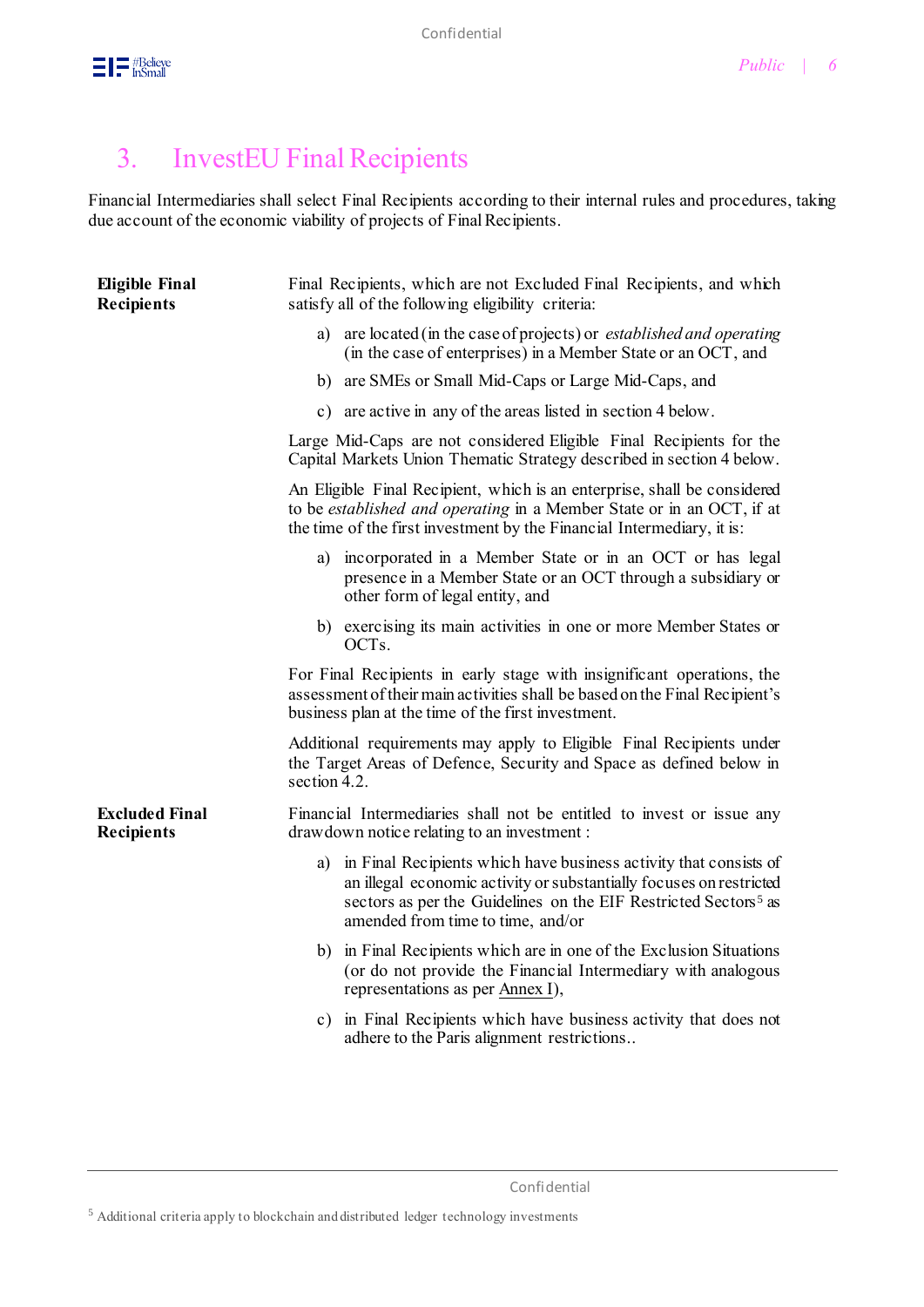

## 4. InvestEU Equity Thematic Strategies and Target Areas

InvestEU investments are organised into five Thematic Strategies, each addressing a number of Target Areas. Investments by Financial Intermediaries under one or more of the following Target Areas contribute to the Minimum Eligible Allocation requirements for the Thematic Strategy under which that Target Area is listed.

### 1. Capital Markets Union

Investments supporting capital markets and improving access to finance-based equity and debt investments that support the growth of European enterprises, diversification of sources of financing, and strengthening the solvency of enterprises by sharing risk with private investors. For investments that fall into the following categories:

| Growth and expansion<br>funds         | Investments in growth or lower mid-market funds that provide equity<br>and quasi equity financing, and support the continued growth of<br>companies, including in order to finance increased production capacity,<br>to finance market or product development, to provide additional working<br>capital or to be used for a (total or partial) acquisition, in any case with a<br>view to further grow the business.           |
|---------------------------------------|--------------------------------------------------------------------------------------------------------------------------------------------------------------------------------------------------------------------------------------------------------------------------------------------------------------------------------------------------------------------------------------------------------------------------------|
| Debt and hybrid equity-<br>debt funds | Investments in diversified and non-diversified debt funds that provide<br>private credit support tailored to the needs of enterprises in the form of<br>bespoke senior financing, subordinated, unitranche and mezzanine in<br>hybrid debt equity financing solution. The following typologies of funds<br>fall within this Target Area:                                                                                       |
|                                       | - Senior Private Credit Funds: credit funds, (i) investing, directly or<br>indirectly, predominantly in the form of senior debt while also investing<br>in non-distressed contractually subordinated debt or hybrid-debt equity<br>and (ii) applying a portfolio diversification approach targeting 40 or<br>more investments by the end of the (re-)investment period. See Annex V<br>- Term Sheet for Senior Private Credit. |
|                                       | - Selective Loan and Hybrid Debt-Equity Funds: funds providing onward<br>lending in the form of non-distressed senior, subordinated, mezzanine or<br>unitranche solutions, thereby widening the availability of non-bank<br>financing to SMEs, and Small Mid-Caps.                                                                                                                                                             |

#### 2. Enabling Sectors

Investments in sectors and industries that support the advancement of the European economy in enabling sectors by facilitating and accelerating the access to finance of enterprises, projects, initiatives and innovators operating in critical industries/sectors for sustaining the technological sovereignty of the EU, tackling unmet medical needs and securing semiconductor and hardware production and supply. This support is expected to contribute to increasing the competitiveness of the EU by supporting enterprises or projects active in the sectors driven by strategic technologies to develop (notably through research & development), commercialisation and scale-up innovation, as well as securing semiconductor and hardware production and supply. For investments falling in the following Target Areas:

Life science and health Solutions and developments that contribute to improving the health systems, disease prevention, diagnostic and treatment, promoting a healthy lifestyle and making the EU capable of responding effectively to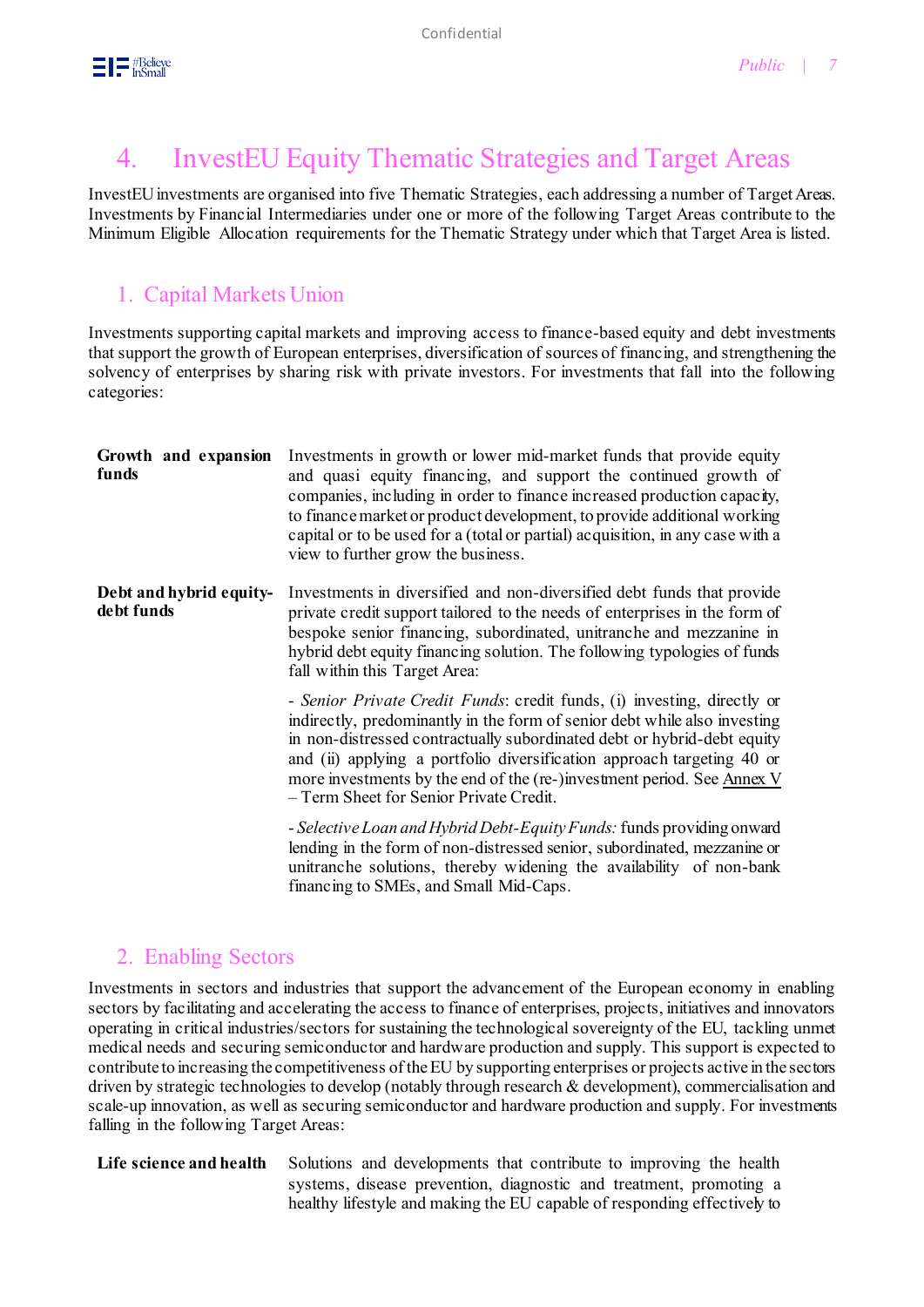

health crises. Such activities include, but are not limited to, the subsectors below at every stage of development:

- a) therapeutics and vaccines (drug discovery and development); notably through biotech or pharmaceutical solutions,
- b) medtech (e.g. medical devices, implants, prosthetics),
- c) diagnostics (e.g. imaging, biomarkers),
- d) digital health (e.g. wearables, telehealthcare),
- e) health services, including new business models and social, innovations,
- f) manufacturing products for the life sciences sector,
- g) AI applied to life sciences (i.e. to any of a)-e) above).
- **Space** Upstream and downstream space activities that contribute to the development and competitiveness of the European space industry and other industries using space data for digital applications. Activities shall include, but not be limited to, research, development, manufacturing, distribution or operation of components, products, systems or technologies for:
	- a) space, ground or launch systems segments,
	- b) data processing, analytical tools and artificial intelligence for use with space data and other data sources,
	- c) digital applications and services based on or using space data in combination with other data sources,
	- d) integration of space data and services into innovative products in other sectors,
	- e) adaptation of space technologies, products, applications and services to non-space economic sectors,
	- f) space exploration and autonomous exploration vehicles.

**Defence** Solutions and technologies for the defence sector that accelerate the evolution of the European defence technological and industrial base. Such activities include, but are not limited to, research and development, manufacturing and/or maintenance of defence products and critical future and emerging defence technologies with a dual-use potential, such as:

- a) cyber, space, air, ground (including force protection and mobility), naval and underwater systems,
- b) defence medical response, chemical biological radiological nuclear (CBRN), biotech and human factors,
- c) information superiority (C4ISR),
- d) advanced passive and active sensors,
- e) digital transformation,
- f) energy resilience and environmental transition,
- g) materials and components,
- h) simulation and training,
- i) strategic technology foresight.

**Industrial technologies** Activities that enable process, goods and service innovation and that cut across industries, promote inclusive and sustainable industrialisation, raise industry's share of employment, increase the access of small-scale industrial and other enterprises to financial services and their integration into value chains and markets. Such activities include but are not limited to:

a) robotics and automation,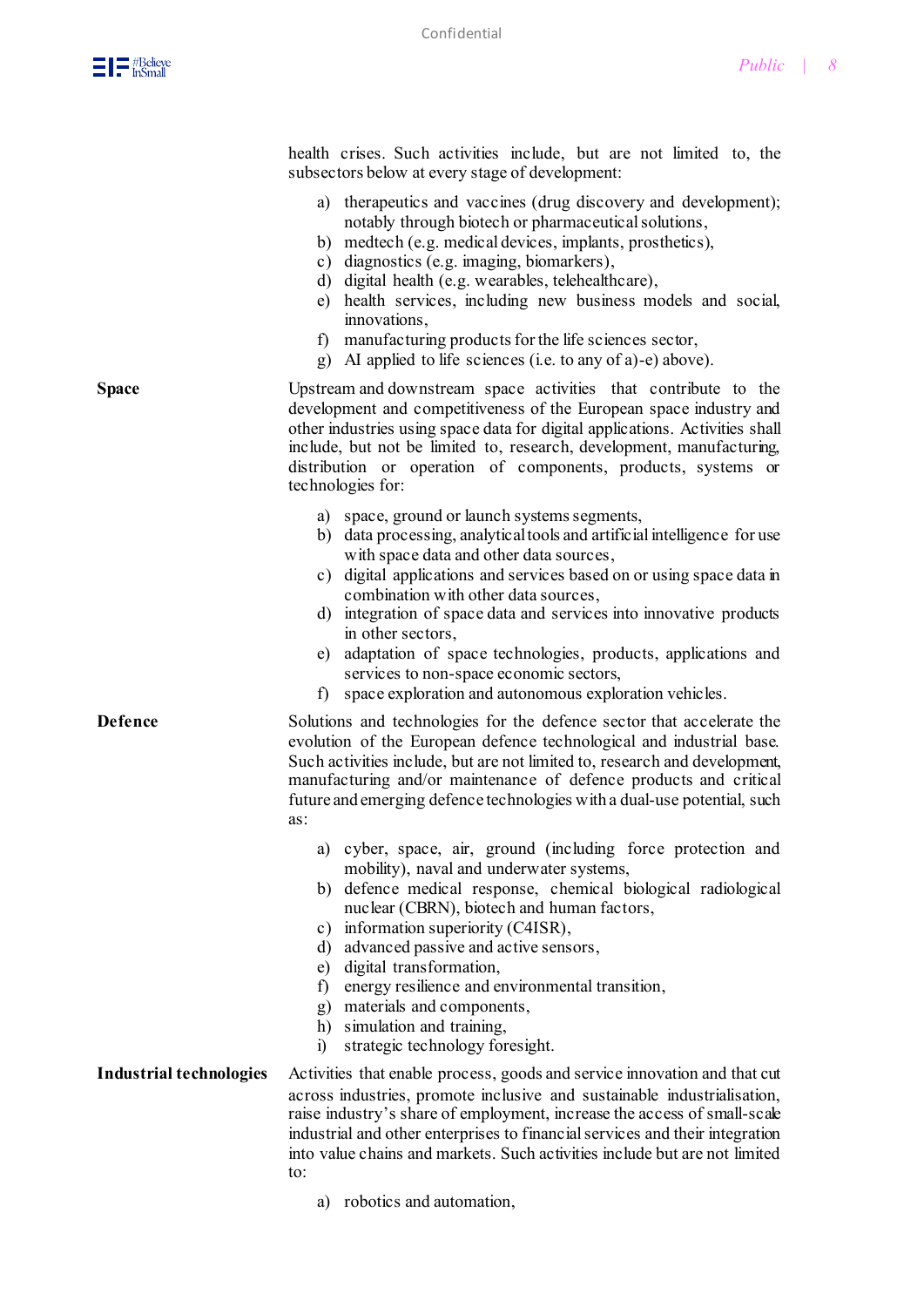b) nanotechnology,



|                               | $v_j$ nanowednology,<br>c) industrial biotechnology,<br>photonics technologies,<br>d)<br>advanced materials,<br>e)<br>advanced manufacturing technologies (both B2B software and<br>f)<br>hardware are included).                                                                                                                                                                                                                                                                                                                             |
|-------------------------------|-----------------------------------------------------------------------------------------------------------------------------------------------------------------------------------------------------------------------------------------------------------------------------------------------------------------------------------------------------------------------------------------------------------------------------------------------------------------------------------------------------------------------------------------------|
| Semiconductor<br>technologies | Semiconductor technologies and solutions for development and<br>production of microelectronics and photonics components and systems.<br>Activities will contribute to the development of a semiconductor<br>ecosystem across the EU, so as to boost the EU's technological<br>capabilities, ensure security of supply, production and reduce strategic<br>dependencies.                                                                                                                                                                       |
|                               | Such activities include, but are not limited to:                                                                                                                                                                                                                                                                                                                                                                                                                                                                                              |
|                               | analog, digital and mixed-signal modules (e.g. chiplets),<br>a)<br>intellectual property, components and systems for applications<br>such as sensing, data processing, communication, actuation and<br>power management,<br>b) semiconductor solutions contributing to increasing energy<br>efficiency and/or reducing greenhouse gas emissions,<br>c) semiconductor materials, wafers, intellectual property, process<br>design kits, design tools, handling and processing tools and<br>equipment, for front-end or back-end manufacturing. |
| <b>Semiconductor chips</b>    | Development, production and commercialisation of new semiconductor<br>chips for digital applications.                                                                                                                                                                                                                                                                                                                                                                                                                                         |
|                               | These activities comprise, but are not limited to, design and deployment<br>of electronic and photonic integrated circuits (chips) and integrated<br>systems for applications such as AI, edge computing, Blockchain/DLT,<br>Cybersecurity, IoT, 5G/6G, HPC, Quantum Computing and Other<br>Digital Technologies.                                                                                                                                                                                                                             |

#### 3. Climate and Environmental Solutions

Research, development, demonstration, upscaling and commercialisation of technologies or solutions that contribute to the EU Green Deal and, in particular, the energy and ecological transitions pursued in the areas of climate mitigation and resilience (adaptation), mobility and transport, urban and built environment, water and marine resources, pollution, circular economy, agri-food system and biodiversity and environmental ecosystems. These investments will also support the EU's competitiveness and leadership in climate and environmental technologies and solutions. These investments aim to support a transition to an EU climateneutral economy based on sustainable development, a reduction in dependence on fossil fuels, sustainable management of natural resources, food security and enhanced climate resilience, among other goals. For investments fall under the following Target Areas:

#### **Mobility and transport solutions**

Activities accelerating the shift to sustainable, resilient and smart mobility and all modes of transport, both for people and goods, with an emphasis on zero or low carbon emissions together with seamless, safe and efficient connectivity, including but not limited to:

- improved vehicle or vessel performance technologies,
- b) battery technologies and associated charging solutions and infrastructure,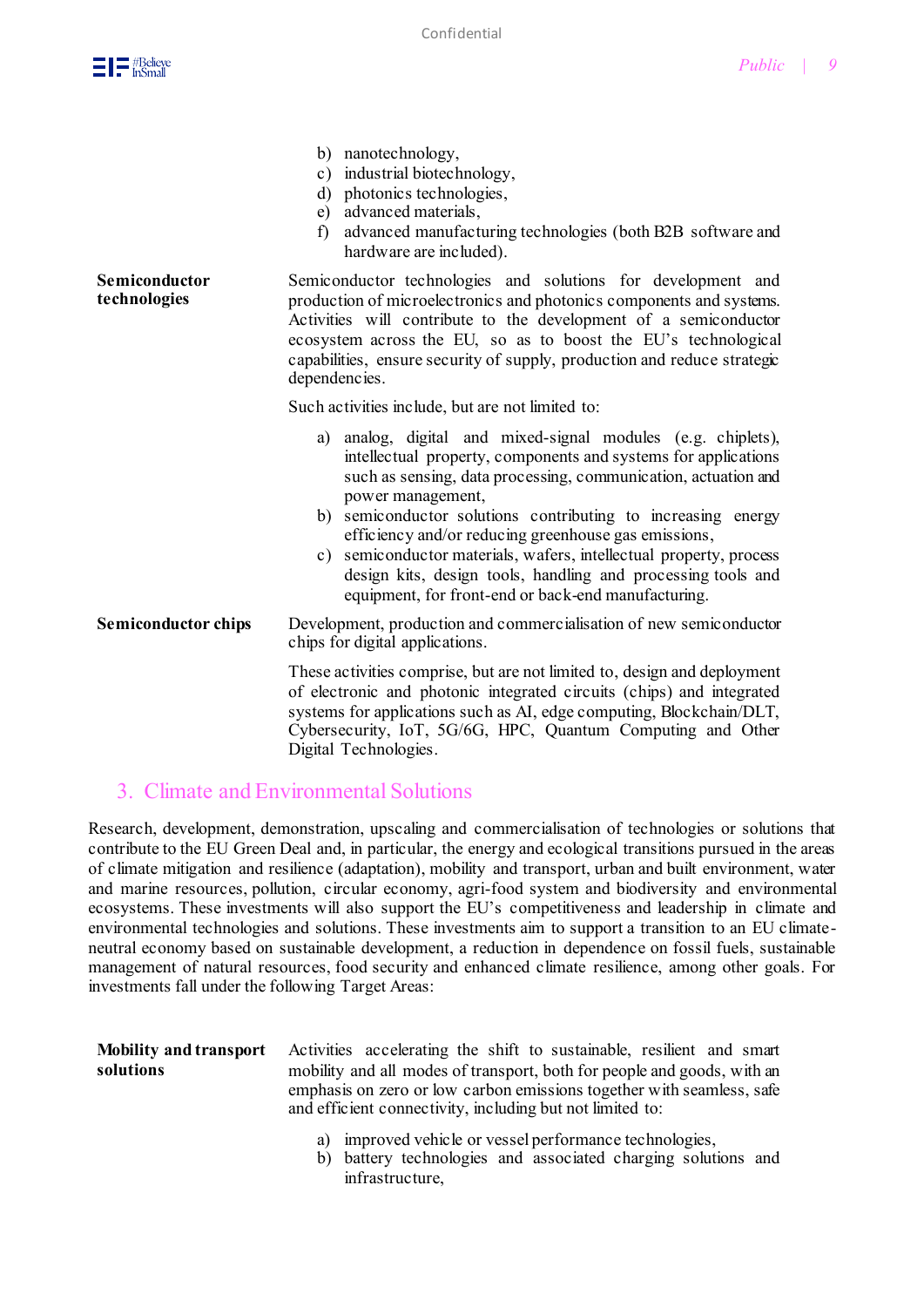

**natural capital** 

**land resources**

|                                                                              | c) electric vehicles, vessels, planes and micro mobility vehicles and<br>infrastructure to propagate these technologies,<br>d) use of sensor technologies and transport systems.                                                                                                                                                                                                                                                                                                                                                                                                                                                                                                                                                                                                                                                                                                                                                                                                                                                                                                                                                                                                                                                                                                                                                                                                                              |
|------------------------------------------------------------------------------|---------------------------------------------------------------------------------------------------------------------------------------------------------------------------------------------------------------------------------------------------------------------------------------------------------------------------------------------------------------------------------------------------------------------------------------------------------------------------------------------------------------------------------------------------------------------------------------------------------------------------------------------------------------------------------------------------------------------------------------------------------------------------------------------------------------------------------------------------------------------------------------------------------------------------------------------------------------------------------------------------------------------------------------------------------------------------------------------------------------------------------------------------------------------------------------------------------------------------------------------------------------------------------------------------------------------------------------------------------------------------------------------------------------|
| <b>Energy and built-</b><br>environment solutions                            | Activities leading to decarbonisation of the energy generation, storage,<br>transmission, distribution and consumption as well as decarbonising the<br>built environment, including but not limited to:                                                                                                                                                                                                                                                                                                                                                                                                                                                                                                                                                                                                                                                                                                                                                                                                                                                                                                                                                                                                                                                                                                                                                                                                       |
| <b>Industrial</b><br>decarbonisation<br>&<br>environmental<br>sustainability | clean energy generation, supply, storage, distribution, systems<br>a)<br>and/or energy efficiency,<br>high efficiency heating and cooling, heat capture / conversion /<br>b)<br>storage,<br>c) alternative fuels, fuel cells,<br>d) sustainable ICT: technologies that either demonstrate the<br>potential to achieve a significant reduction or avoidance of GHG<br>emissions as compared to currently used ICT technologies,<br>especially in data centres / electronics / monitoring and<br>management systems,<br>solutions for grid management, including new business models<br>e)<br>and social innovations,<br>low GHG construction methods, materials and technologies,<br>$f$ )<br>improvements in energy efficiency solutions, fixtures, fittings,<br>g)<br>and lighting,<br>h) smart sensor building management systems, including data, app<br>control,<br>resource-efficient equipment, circular<br>and<br>i)<br>nature-based<br>solutions in the renovation of buildings.<br>Comprise low carbon technologies and processes, and low carbon<br>products substituting existing carbon-intensive alternatives, as well as<br>enabling technologies and services in fuel combustion, activities<br>minimising impacts and risks to natural capital or pollution and making<br>the most efficient and optimal use of natural capital resources. Such<br>activities include but are not limited to: |
|                                                                              | transformative circularity: technological, business or social<br>a)<br>innovations, processes, products, technologies and services<br>accelerating the transition to circular use of materials and<br>efficiency solutions, both in industrial processes as well as value<br>chains,<br>b) new business, sharing or service models that trigger changes in<br>consumer distribution, and/or production behaviour, water<br>prevention, recovery, re-use, treatment and recycling,<br>c) low GHG or bio-based material design, increased material<br>efficiency (e.g., steel, cement, plastic and plastic alternatives,<br>packaging materials, textiles),<br>low GHG or resources efficient production/ manufacturing<br>d)<br>processes and technologies,<br>optimised after-use treatment and management systems,<br>e)<br>industrial solutions contributing to the protection and restoration<br>f)<br>of nature and biodiversity while reducing overall impacts and<br>dependencies on natural capital.                                                                                                                                                                                                                                                                                                                                                                                                   |
| Agriculture, food,                                                           | Activities leading to a transition to a sustainable, healthy, climate-neutral                                                                                                                                                                                                                                                                                                                                                                                                                                                                                                                                                                                                                                                                                                                                                                                                                                                                                                                                                                                                                                                                                                                                                                                                                                                                                                                                 |

**preservation and use of**  sectors across the economy, including but not limited to:Activities leading to a transition to a sustainable, healthy, climate-neutral and inclusive food system as well as in the development of bio-based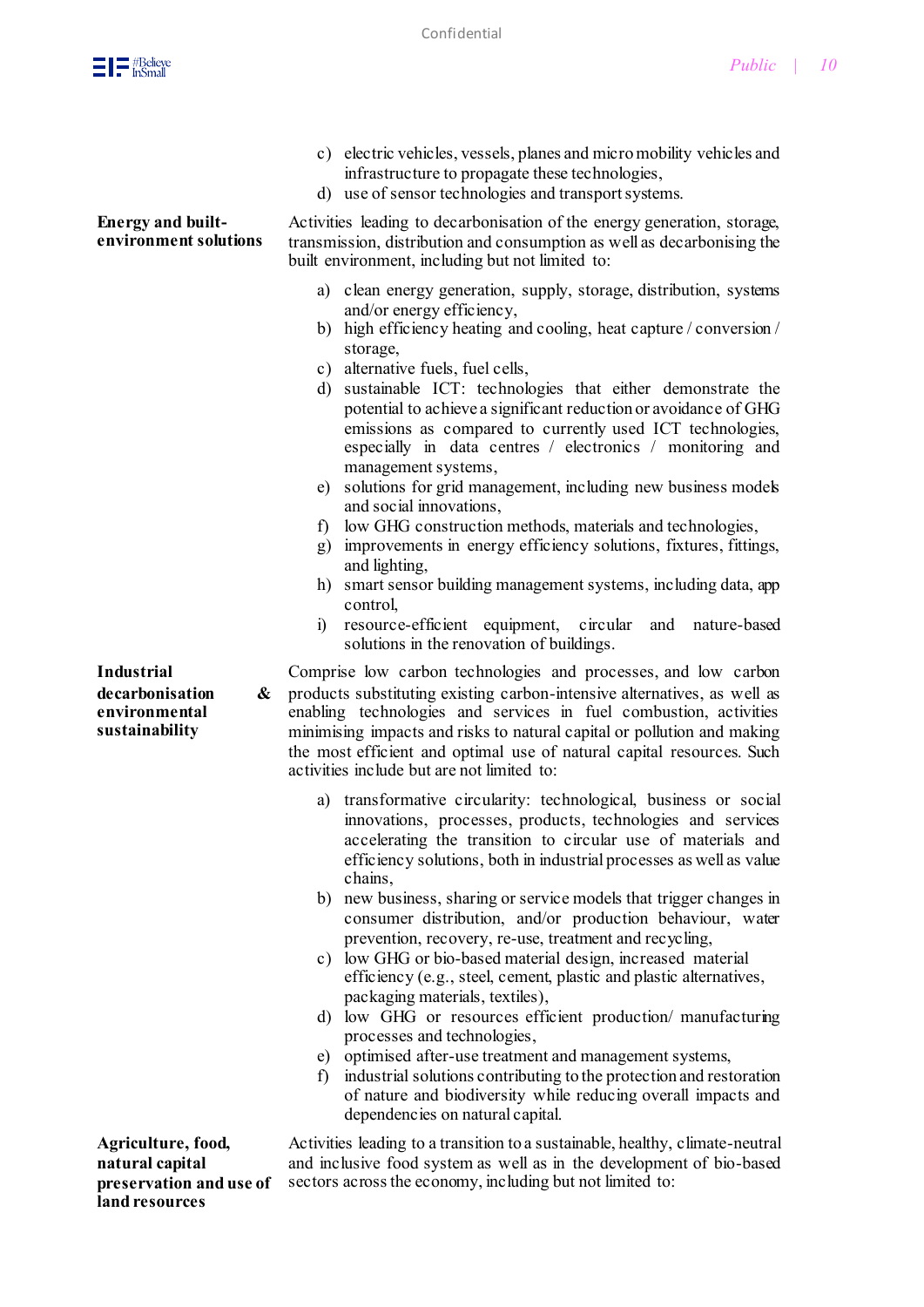- a) agri-tech, food tech and sustainable agricultural practices and production, low GHG farming solutions, precision agriculture and robotics (including drone surveillance and monitoring systems),
- b) alternative crops and food products including replacing high carbon intensive animal based products (such as synthetic proteins or insect proteins), as well as alternative systems comprising new business models and social innovations,
- c) agricultural biotech/genomics, green chemistry and industrial biotech including bio-based chemicals (including low GHG fertilisers, bio-based plastics and biomaterials),
- d) food tech and sustainable food production as well as social innovations and business models supporting sustainable food distribution and consumption,
- e) preserving, protecting and restoring ecosystems and biodiversity, including through nature-based solutions, supporting innovative approaches to conservation, restoration, enhancement and sustainable management of natural capital and ecosystems, either terrestrial, freshwater or marine.
- **Blue economy** Sustainable economic activities that take place in the marine environment or that use sea resources (other than oil and gas) as an input, as well as economic activities outside the marine environment that are involved in the production of goods or the provision of services that will contribute to those activities, including but not limited to:
	- a) water and seabed pollution prevention and remediation,
	- b) management, conservation, restoration and monitoring of marine biodiversity and nature-based solutions, including social innovations,
	- c) clean technologies, renewable marine energy, reducing the climate change impact of marine activities,
	- d) sustainable aquaculture or less invasive fishing techniques and gears,
	- e) land-based activities such as, micro-algae production and processing, land-based aquaculture, or similar,
	- f) ocean observation,
	- g) eco-friendly tourism.

**Other adaptation solutions** Other areas enhancing directly or indirectly the adaptive capacity, strengthening resilience and reducing vulnerability of key systems affected by climate change (health, food security, natural environment, water, infrastructure and others) and developing innovative solutions for environmental and climate monitoring services.

#### 4. Digital and Cultural and Creative Sector (CCS) Investments

Investments that contribute to the strengthening of the EU's competitiveness, digital independence and strategic autonomy, with a focus on data, communications technologies, services and products that facilitate the digital transition and address societal challenges. For investments falling under the following Target Areas:

**Artificial Intelligence (AI)** Digital systems, based on software and/or hardware devices, that perceive their environment through data acquisition, interpret the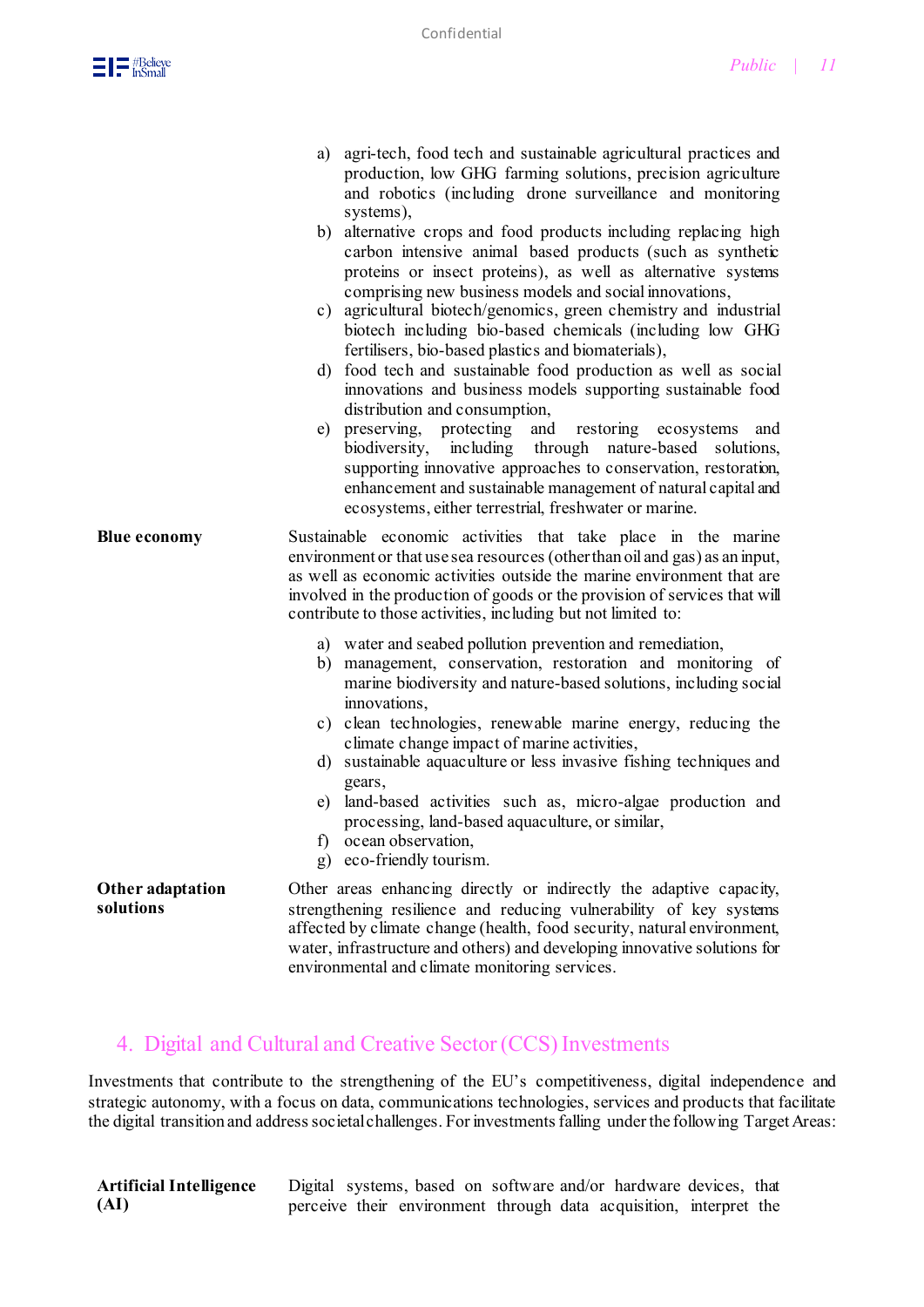|                                                                                    | collected data, reason on the knowledge, or process the information<br>derived from this data and can adapt their behaviour over time on the<br>basis of previous actions or newly collected data, and decide the best<br>$action(s)$ in the physical or digital dimension to achieve a given goal.<br>Particular applications of AI include but are not limited to speech<br>recognition, natural language processing, data analytics, robotics,<br>augmented virtual reality or machine vision.                                                                                                                                                                                                                                                                                                                                                                                                                                                                                                                                                                                                                                                                                 |
|------------------------------------------------------------------------------------|-----------------------------------------------------------------------------------------------------------------------------------------------------------------------------------------------------------------------------------------------------------------------------------------------------------------------------------------------------------------------------------------------------------------------------------------------------------------------------------------------------------------------------------------------------------------------------------------------------------------------------------------------------------------------------------------------------------------------------------------------------------------------------------------------------------------------------------------------------------------------------------------------------------------------------------------------------------------------------------------------------------------------------------------------------------------------------------------------------------------------------------------------------------------------------------|
| <b>Blockchain and</b><br><b>Distributed Ledger</b><br><b>Technologies (BT/DLT)</b> | Technologies and practices that will or are expected to revolutionise the<br>way we share information and carry out transactions online that promote<br>trust, by creating and recording through a distributed network, consensus<br>on states of data and transactions, by enabling and guaranteeing the<br>execution of tasks, and by facilitating data sharing and transfer of value,<br>all this being done in a secure, autonomous and decentralised way.                                                                                                                                                                                                                                                                                                                                                                                                                                                                                                                                                                                                                                                                                                                    |
| Cybersecurity                                                                      | Activities and services that cover the security of services and the security<br>of connected objects in homes, offices and factories, building collective<br>capabilities to respond to major cyberattacks notably against critical<br>infrastructure. Such activities include, amongst others, anti-malware,<br>application security, business continuity, cyber consultancy, encryption,<br>cyber insurance, identity & access, infrastructure, mobile security,<br>outsourced / managed services, pro-active and reactive defence,<br>situational awareness and system recovery $\&$ data cleansing training $\&$<br>education.                                                                                                                                                                                                                                                                                                                                                                                                                                                                                                                                                |
| <b>Quantum Computing</b>                                                           | Technologies and solutions that make use of the properties of the<br>underlying quantum mechanics across industrial and societal fields,<br>including but not limited to:<br>a) quantum communication systems (systems that use quantum<br>principles to transmit and store data in a highly secure way),<br>quantum computers (with applications such as development of<br>b)<br>medicines, logistics and cryptography), and<br>quantum sensing devices (with applications inter alia in<br>$\mathbf{c})$                                                                                                                                                                                                                                                                                                                                                                                                                                                                                                                                                                                                                                                                        |
| <b>Cultural and Creative</b><br><b>Sectors (CCS)</b>                               | medicine, autonomous driving and earth observation).<br>Activities in the cultural and creative sectors, including the development<br>and use of new technologies and tools for the management of intellectual<br>property rights. These activities comprise but are not limited to:<br>MediaInvest: audiovisual content production and distribution:<br>a)<br>audiovisual content production: Films, series and other<br>1.<br>productions of audiovisual entertainment,<br>audiovisual content distribution: Cinemas / TVs / radios<br>11.<br>/ online streaming services,<br>videogames industry: Including immersive formats,<br>iii.<br>such as augments / virtual reality experiences.<br>news media sector: Including all types of media connected with<br>b)<br>news production and distribution: printed and online press, radio<br>and audiovisual broadcasting and hybrid forms of media.<br>c) other sectors including<br>music production, publishing,<br>distribution, live performance, architecture, archives, libraries &<br>museums, artistic crafts, tangible/intangible cultural heritage,<br>design, festivals, literature, performing arts and visual arts. |
| <b>Education technology</b>                                                        | Activities related to education and training, which facilitate the<br>development of new skills and the strengthening of established skills,                                                                                                                                                                                                                                                                                                                                                                                                                                                                                                                                                                                                                                                                                                                                                                                                                                                                                                                                                                                                                                      |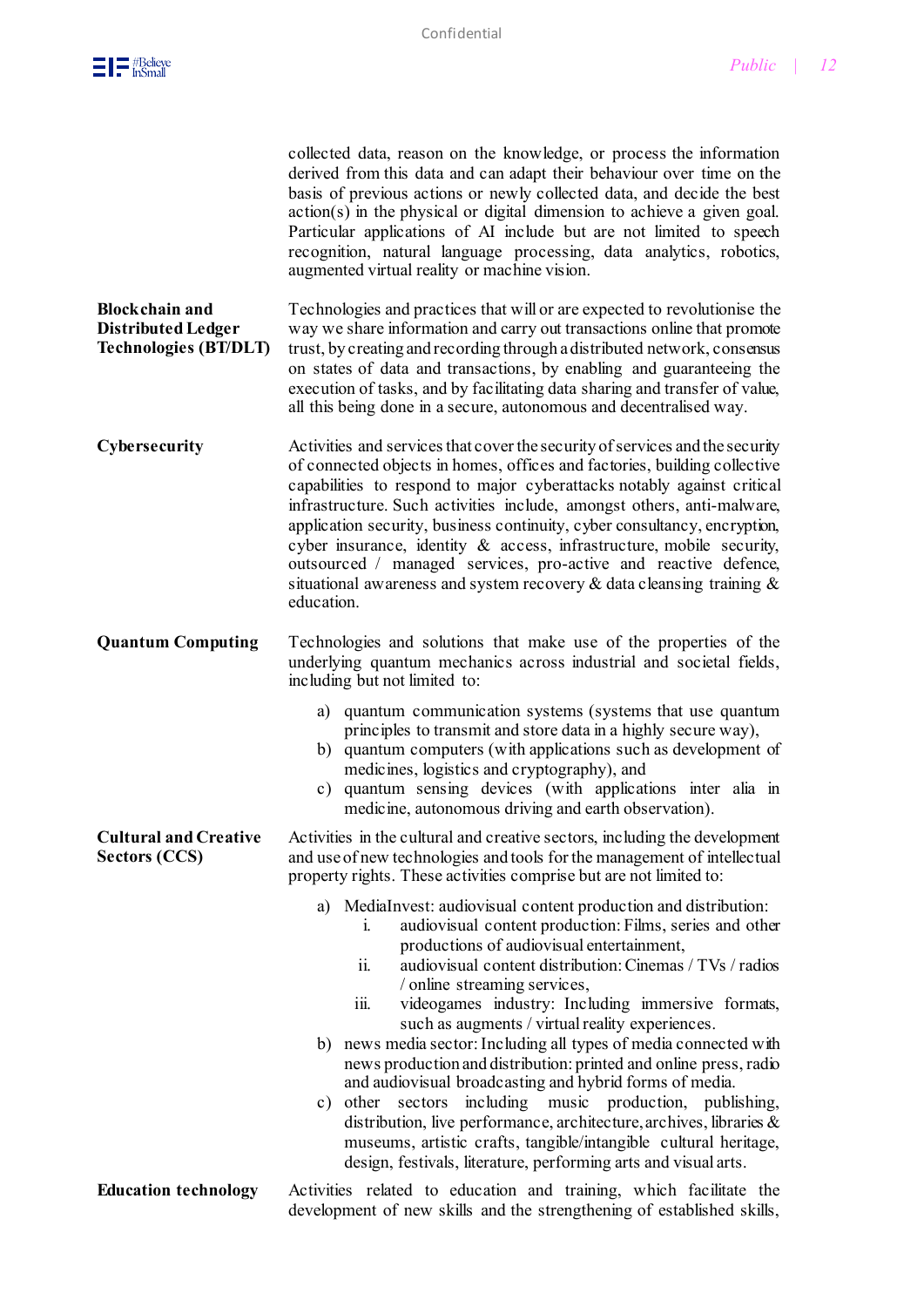including but not limited to projects promoting digital tools and technological solutions based on software and/or hardware devices and encompassing, inter alia, virtual reality / artificial intelligence / cloud platforms / 3D simulations, that are designed or applied to:

- a) facilitate, enhance and/or increase effectiveness of learning/training systems,
- b) assist in the exchange of knowledge and its development,
- c) encourage digital proficiency and skills, particularly for the green transition,
- d) contribute to the universal deployment of, and access to Information Communication Technologies (ICTs).
- **Other Digital** Other emerging digital technologies including, but not limited to, technologies for the connection and exchange of data with other devices and systems. Such technologies include, but are not limited to:
	- a) cloud computing and data platforms including computing capacities that allow access to a scalable and elastic pool of shareable computing resources (networks, servers, platforms or other infrastructure, storage, applications or services,
	- b) internet of things (IoT),
	- c) 5G-based services and high performance/edge computing,
	- d) microelectronics.

#### 5. Social Impact

Investments aimed at supporting social enterprises, social sector organisations or impact-driven enterprises delivering social impact in their path to scale and creating a conducive environment for risk capital investment in the social impact investing space, including in the field of skills and education, thus contributing to the implementation of the European Pillar of Social Rights, the European Education Area and the European Skills Agenda. For investments falling in the following Target Areas:

| Social<br>Entrepreneurship                            | Investments aimed at supporting Social Enterprises.                                                                                                                                                                                                                                                                                                                                                                                                                                                                                                                                                                                                                                                                     |
|-------------------------------------------------------|-------------------------------------------------------------------------------------------------------------------------------------------------------------------------------------------------------------------------------------------------------------------------------------------------------------------------------------------------------------------------------------------------------------------------------------------------------------------------------------------------------------------------------------------------------------------------------------------------------------------------------------------------------------------------------------------------------------------------|
| <b>Social impact Investing</b><br>& Social Innovation | Investments aimed at supporting impact driven enterprises, which:<br>shall have as their main objective the pursuit of social impact,<br>a)<br>including through expansion and scaling of their business model<br>and related impact strategy, including skills and education. They<br>may also include environmental objectives, and<br>b) consider positive impact accruing to stakeholders as an<br>investment objective at-par with the financial risk/return profile.                                                                                                                                                                                                                                              |
|                                                       | Such enterprises delivering intentional and positive impact act as drivers<br>of social change and social innovation and they are placed in a strategic<br>segment of the European economy, finding innovative, agile and often<br>prevention-based solutions to societal issues, for instance in the field of<br>employment, social inclusion, housing, health care, provision of social<br>services, environment and education.<br>Additionally, when investments are provided through investment<br>instruments qualifying as Social Outcome Contracts (SOCs), the<br>financing may support Social Sector Organisations (SSOs), regardless of<br>their legal form, (e.g. social services, social integration, health |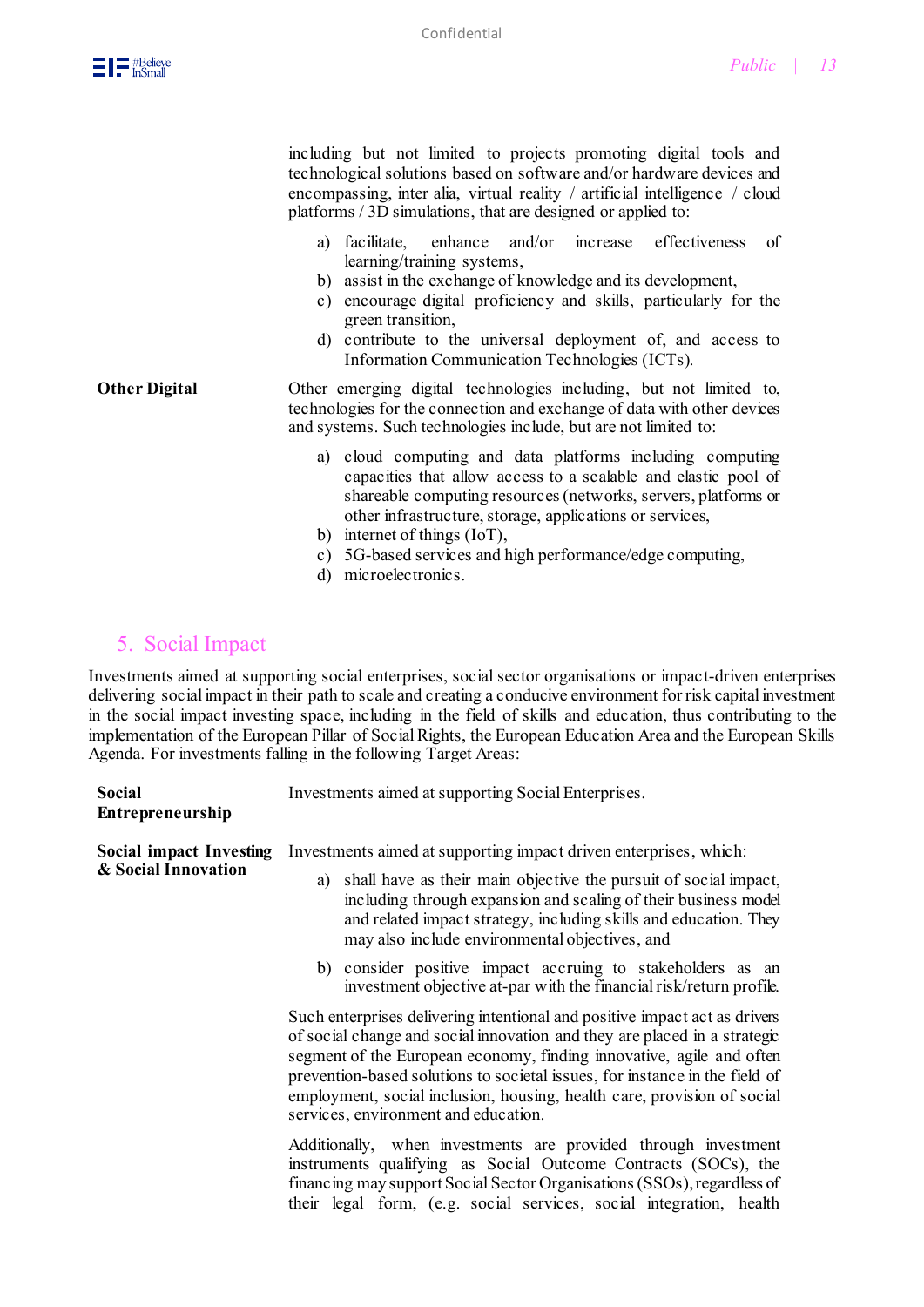promotion, training and education, etc.), which deliver and pursue defined social missions.

Investments in social enterprises, impact-driven enterprises and social sector organisations via SOCs will be considered as social innovation investments

**Skills and Education** Investments aimed at supporting Social Enterprises and/or impact-driven enterprises and/or social sector organisations pursuing activities related to education and training, covering early childhood and lifelong education and training as well as related services, which facilitate the development of new skills and the strengthening of established skills including, but not limited to projects promoting:

- a) digital tools and tech solutions based on software and/or hardware devices and encompassing, inter alia, Virtual Reality/Artificial Intelligence/Cloud platforms, lab/hightech/3D simulations, that are designed or applied to:
	- facilitate, enhance and/or increase effectiveness of learning/training systems
	- assist in the exchange of knowledge and its development,
	- encourage digital proficiency and skills, particularly for the green transition,
	- contribute to the universal deployment of and access to Information Communication Technologies (ICTs).
- b) content-oriented activities or companies providing educational services/training at all levels to enterprises or individuals,
- c) training platforms and schemes (e.g. Individual Learning Accounts (ILAs)), as well as financing instruments for skills and education.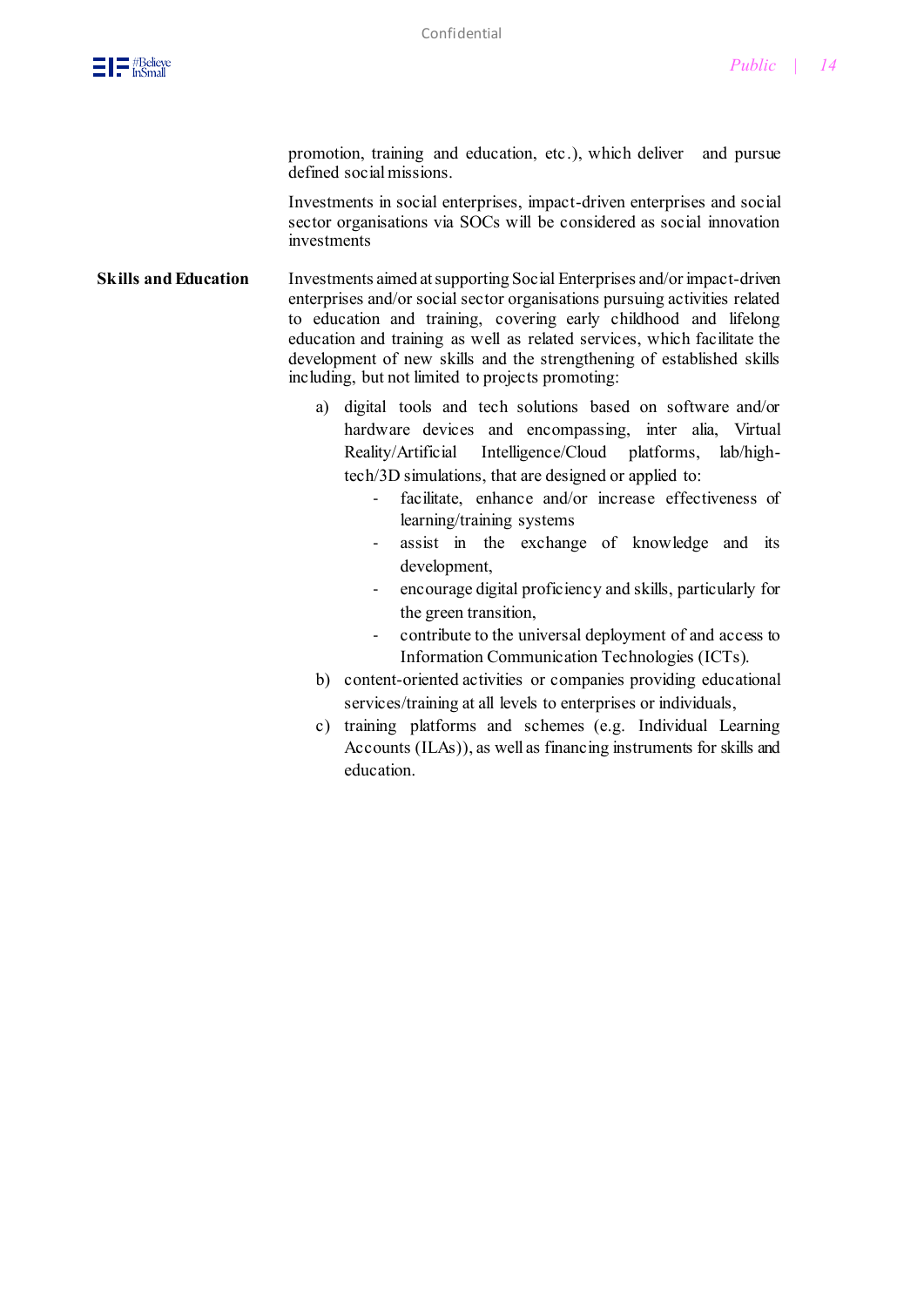

## 5. Miscellaneous

| <b>Monitoring and Audit</b>    | The Financial Intermediaries and the relevant Final Recipients must<br>agree to allow and to provide access to documents and premises related<br>to the relevant InvestEU Investment for the representatives of the<br>European Commission (including the European Anti-Fraud Office<br>(OLAF), the European Public Prosecutor's Office (EPPO), the European<br>Court of Auditors, EIF, agents of EIF, EIB and any other European<br>Union institution or European Union body which is entitled to verify the<br>use of the InvestEU Investment and any other duly authorised body<br>under applicable law to carry out audit or control activities). To that<br>effect, the Financial Intermediaries shall also include appropriate<br>provisions in each agreement with the Final Recipients.                                                                                                                                                                                                                                                                                                                                                                                                                                                                                                                                                                                                                                                                                                                                                                                                                         |
|--------------------------------|-------------------------------------------------------------------------------------------------------------------------------------------------------------------------------------------------------------------------------------------------------------------------------------------------------------------------------------------------------------------------------------------------------------------------------------------------------------------------------------------------------------------------------------------------------------------------------------------------------------------------------------------------------------------------------------------------------------------------------------------------------------------------------------------------------------------------------------------------------------------------------------------------------------------------------------------------------------------------------------------------------------------------------------------------------------------------------------------------------------------------------------------------------------------------------------------------------------------------------------------------------------------------------------------------------------------------------------------------------------------------------------------------------------------------------------------------------------------------------------------------------------------------------------------------------------------------------------------------------------------------|
| <b>Impact Measurement</b>      | Financial Intermediaries, supporting Social Entrepreneurship, Social<br>Impact Investing & Social Innovation, shall ensure that the Final<br>Recipients define ex-ante social impact objectives within their business<br>plans and specify associated metrics for directing operations and<br>monitoring their impact ex-post.                                                                                                                                                                                                                                                                                                                                                                                                                                                                                                                                                                                                                                                                                                                                                                                                                                                                                                                                                                                                                                                                                                                                                                                                                                                                                          |
| <b>Sustainability Proofing</b> | In order to comply with the sustainability proofing requirements set out<br>in the Sustainability Proofing Guidance <sup>6</sup> for the InvestEU Equity, the<br>following requirements will apply:<br>for any Final Recipient whose activities include anaerobic<br>a.<br>digestion of bio-waste, landfill gas capture and utilisation, a<br>monitoring plan for methane leakage of these activities must be<br>in place,<br>b. for any Final Recipient whose activities include transport of<br>CO2 and underground permanent geological storage of CO2, a<br>detailed monitoring plan in line with the provisions of the CCS<br>Directive 2009/31/EC and EU ETS Directive 2018/410 must be<br>in place,<br>c. no Final Recipient Transaction covers the financing of vessels,<br>vehicles or rolling stock specifically dedicated to transport fossil<br>fuels,<br>d. the Financial Intermediary and Final Recipient shall comply<br>with the national environmental, climate and social laws and<br>regulations to which they are subject;<br>for Final Recipients whose activities or projects require an<br>e.<br>environmental impact assessment - as per the national legislation<br>- that the assessments, permits and authorisations are in place.<br>without prejudice to the excluded activities/sectors of InvestEU<br>f.<br>support, and the exclusion areas reflected in the Paris Agreement<br>alignment commitment:<br>in the case of Financial Intermediaries under an<br>$\circ$<br>InvestEU Investment where the EIF's share in the fund<br>is below 30%, Final Recipients to whose activities the |
|                                |                                                                                                                                                                                                                                                                                                                                                                                                                                                                                                                                                                                                                                                                                                                                                                                                                                                                                                                                                                                                                                                                                                                                                                                                                                                                                                                                                                                                                                                                                                                                                                                                                         |

Confidential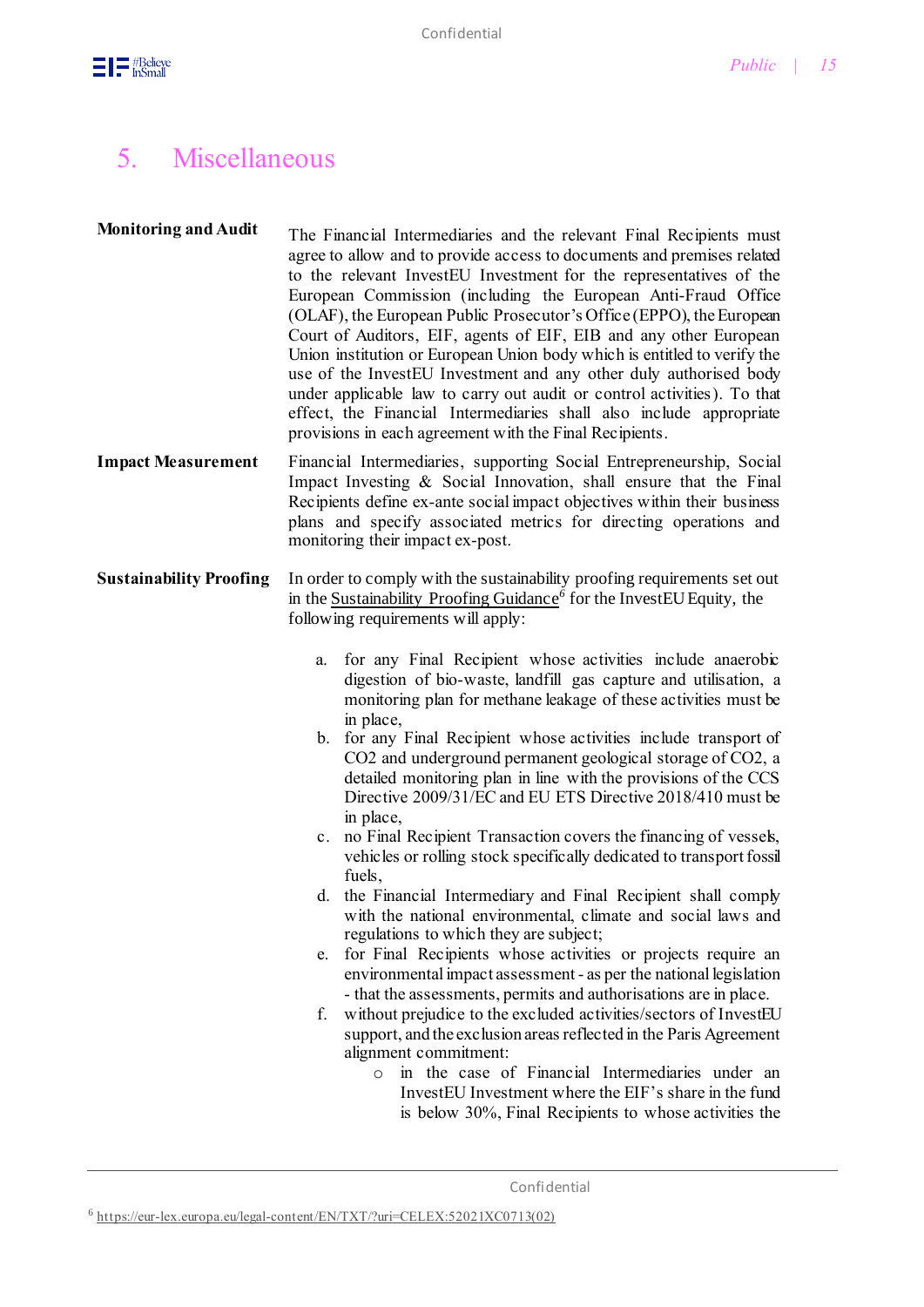

|                          | ETS Directive (Directive 2003/87/EC) applies <sup>7</sup> must be<br>actively encouraged to adopt a green transition /<br>decarbonisation plan <sup>8</sup> ,<br>in the case of Financial Intermediaries under an<br>$\circ$<br>InvestEU Investment where the EIF's share in the fund<br>is above 30%, Final Recipients covered under the ETS<br>must be actively required to adopt a green transition /<br>decarbonisation plan <sup>8</sup> .                                                                                                                                                                                                                                                                                                    |
|--------------------------|----------------------------------------------------------------------------------------------------------------------------------------------------------------------------------------------------------------------------------------------------------------------------------------------------------------------------------------------------------------------------------------------------------------------------------------------------------------------------------------------------------------------------------------------------------------------------------------------------------------------------------------------------------------------------------------------------------------------------------------------------|
| <b>Other Information</b> | Financial Intermediaries may be requested to provide, from time to time,<br>further information related to the Final Recipients covered by InvestEU<br>in the context of programme evaluations and other reports to be prepared<br>by the EIF. To this end, the Financial Intermediaries shall require the<br>Final Recipients to provide certain information on the basis of a template<br>provided by the EIF. The provision of such information by Final<br>Recipients shall (i) be subject to applicable laws, including without<br>limitation in relation to data protection and banking secrecy, and (ii) not<br>be a mandatory requirement nor constitute a condition precedent to the<br>relevant transaction or any eligibility criteria. |
| <b>Visibility</b>        | Financial Intermediaries shall explicitly inform Final Recipients that<br>financing is made possible through the support of InvestEU, using,<br>unless otherwise agreed with the EIF, the form "This operation benefits"<br>from support from the European Union under the InvestEU Fund".                                                                                                                                                                                                                                                                                                                                                                                                                                                         |
|                          | Financial Intermediaries shall reflect, and shall contractually require<br>Final Recipients to reflect the participation of the EU in all press releases,<br>communications material, social media and contractual documentation<br>related to the operation.                                                                                                                                                                                                                                                                                                                                                                                                                                                                                      |
| <b>Publication</b>       | The EIF and the European Commission may publish on its website a list<br>of Financial Intermediaries containing, for each Financial Intermediary,<br>the name, address and the amount of financial support received under<br>InvestEU.                                                                                                                                                                                                                                                                                                                                                                                                                                                                                                             |
|                          | The EIF and the European Commission may also publish on its website<br>a list of Final Recipients, containing, for each Final Recipient, its name,<br>address and the type of finance received under InvestEU <sup>9</sup> .                                                                                                                                                                                                                                                                                                                                                                                                                                                                                                                       |
| <b>Record Keeping</b>    | The Financial Intermediary shall maintain or be able to produce all the<br>documentation related to the implementation of the InvestEU Investment<br>for a period of five (5) years following the termination of the InvestEU<br>Investment. The Financial Intermediary shall require each Final<br>Recipient to maintain and be able to produce all documentation related<br>to the investment for a period of five $(5)$ years following the termination                                                                                                                                                                                                                                                                                         |

Confidential

<sup>7</sup> The categories of activities to which the ETS Directive applies are presented in its Annex I: *[https://eurlex.europa.eu/legal](https://eurlex.europa.eu/legal-content/EN/TXT/HTML/?uri=CELEX:02003L0087-20200101&qid=1604659666744&from=EN%23tocId68)[content/EN/TXT/HTML/?uri=CELEX:02003L0087-20200101&qid=1604659666744&from=EN#tocId68](https://eurlex.europa.eu/legal-content/EN/TXT/HTML/?uri=CELEX:02003L0087-20200101&qid=1604659666744&from=EN%23tocId68)*

<sup>8</sup> Documented plans to improve its carbon footprint (in the short, medium and/or long term). The green transition/decarbonisation plan needs to define targets, establish the implementation roadmap and identify the investment needs.

 $9$  Financial Intermediaries and Final Recipients may request, prior to receiving support under InvestEU, and under certain conditions, for this disclosure requirement to be waived.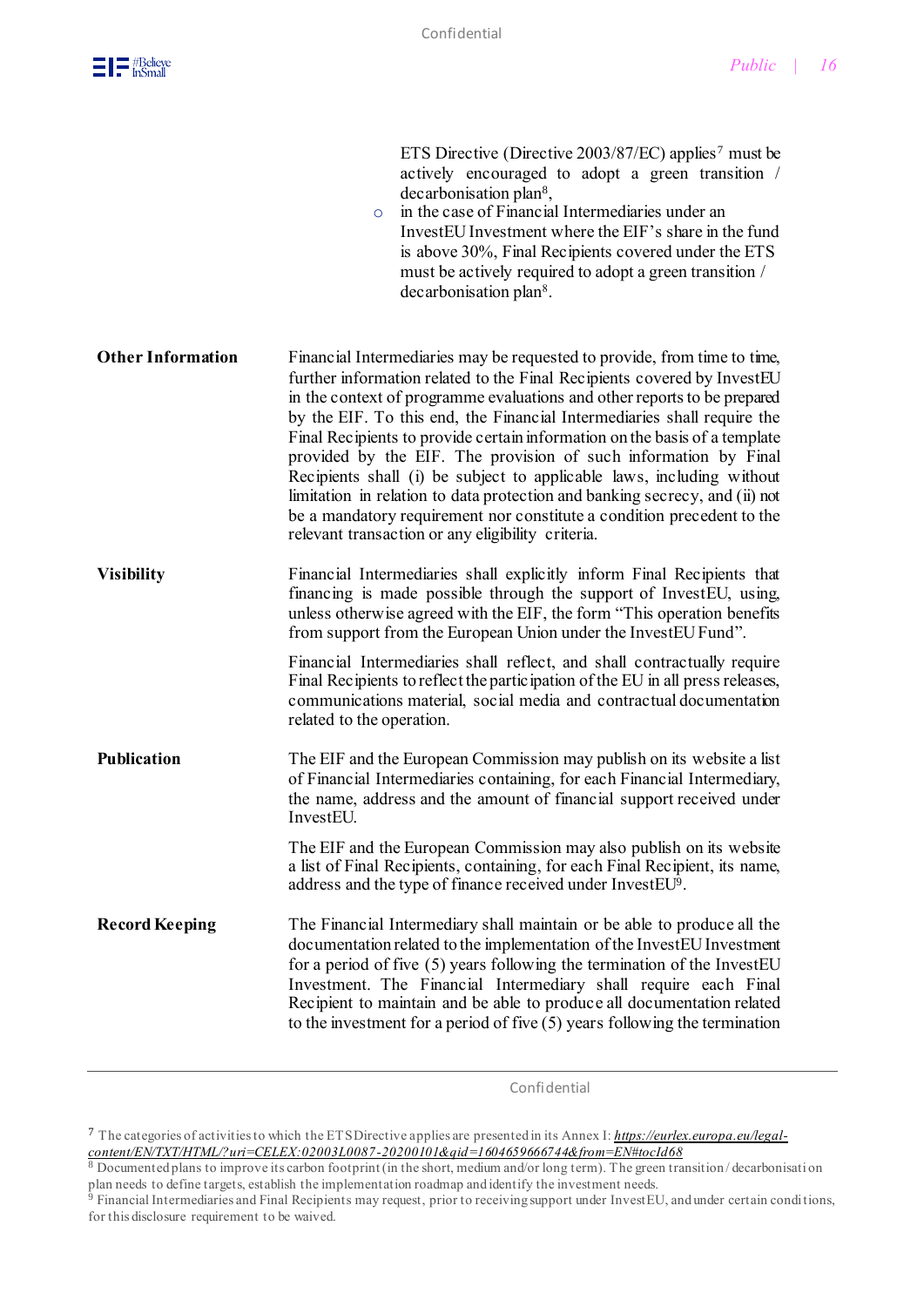

|                                       | of the investment in such Final Recipient, where such records are not<br>also kept by the Financial Intermediary.                                                                                                                                                                                                                                                                                                                                                                                                                                                                                                                                                                                                                                |
|---------------------------------------|--------------------------------------------------------------------------------------------------------------------------------------------------------------------------------------------------------------------------------------------------------------------------------------------------------------------------------------------------------------------------------------------------------------------------------------------------------------------------------------------------------------------------------------------------------------------------------------------------------------------------------------------------------------------------------------------------------------------------------------------------|
| <b>Protection of Personal</b><br>Data | Financial Intermediaries shall comply with Regulation (EU) 2016/679 of<br>the European Parliament and of the Council of 27 April 2016 on the<br>protection of natural persons with regard to processing of personal data<br>and on the free movement of such data.                                                                                                                                                                                                                                                                                                                                                                                                                                                                               |
|                                       | Any personal data provided by the applicants shall be processed by EIF<br>in compliance with its Data Protection Statement (EIF statement on the<br>processing operations of applicants and Investment Funds' personal data,<br>as published on the EIF's website <sup>10</sup> ) and Regulation (EU) 2018/1725 on<br>the protection of natural persons with regard to the processing of<br>personal data by the Union institutions, bodies offices and agencies and<br>on the free movement of such data, as amended from time to time.                                                                                                                                                                                                         |
| <b>Other requirements</b>             | Financial Intermediaries and Final Recipients:                                                                                                                                                                                                                                                                                                                                                                                                                                                                                                                                                                                                                                                                                                   |
|                                       | shall not use any investment under InvestEU Equity to support<br>٠<br>any of the excluded activities as described in Annex V, Section<br>B of the InvestEU Regulation,                                                                                                                                                                                                                                                                                                                                                                                                                                                                                                                                                                           |
|                                       | shall not be established in a NCJ unless the operation is<br>٠<br>physically implemented in the relevant NCJ and does not present<br>any indication that it supports actions that contribute to Targeted<br>Activities under the EIB Group NCJ Policy <sup>11</sup> ,                                                                                                                                                                                                                                                                                                                                                                                                                                                                            |
|                                       | shall undertake to comply with all applicable laws and<br>regulations and the relevant applicable international and<br>European Union standards and legislation on the prevention of<br>money laundering, the fight against terrorism, tax fraud, tax<br>evasion and artificial arrangements aimed at tax avoidance; and,<br>therefore, not support actions that contribute to tax evasion or<br>finance artificial arrangements aimed at tax avoidance,                                                                                                                                                                                                                                                                                         |
|                                       | shall acknowledge the EIB Group Anti-Fraud Policy <sup>12</sup> which<br>sets out the policy of EIF for preventing and deterring<br>corruption, fraud, collusion, coercion, obstruction, money<br>laundering and terrorist financing as amended from time to time,<br>and shall take appropriate measures (as may be further specified<br>in the relevant agreement) to (i) facilitate implementation of<br>such policy as well as to (ii) undertake to support investigations<br>performed by the EIF or the European Investment Bank, the<br>European Public Prosecutor's Office (EPPO), or the European<br>Anti-Fraud Office (OLAF), or the European Court of Auditors<br>(ECA) in connection with actual or suspected prohibited<br>conduct, |
|                                       | shall ensure via contractual provisions that no funds or economic<br>resources are made available directly or indirectly to, or for the                                                                                                                                                                                                                                                                                                                                                                                                                                                                                                                                                                                                          |

Confidential

 $10$  *http://www.eif.org/attachments/eif data protection statement financial intermediaries due diligence en.pdf* 

 $11 \text{ https://www.eib.org/en/publications/eib-policy-towards-weakly-regulated-non-transparent-and-uncooperative-jurisdictions.}$  $11 \text{ https://www.eib.org/en/publications/eib-policy-towards-weakly-regulated-non-transparent-and-uncooperative-jurisdictions.}$  $11 \text{ https://www.eib.org/en/publications/eib-policy-towards-weakly-regulated-non-transparent-and-uncooperative-jurisdictions.}$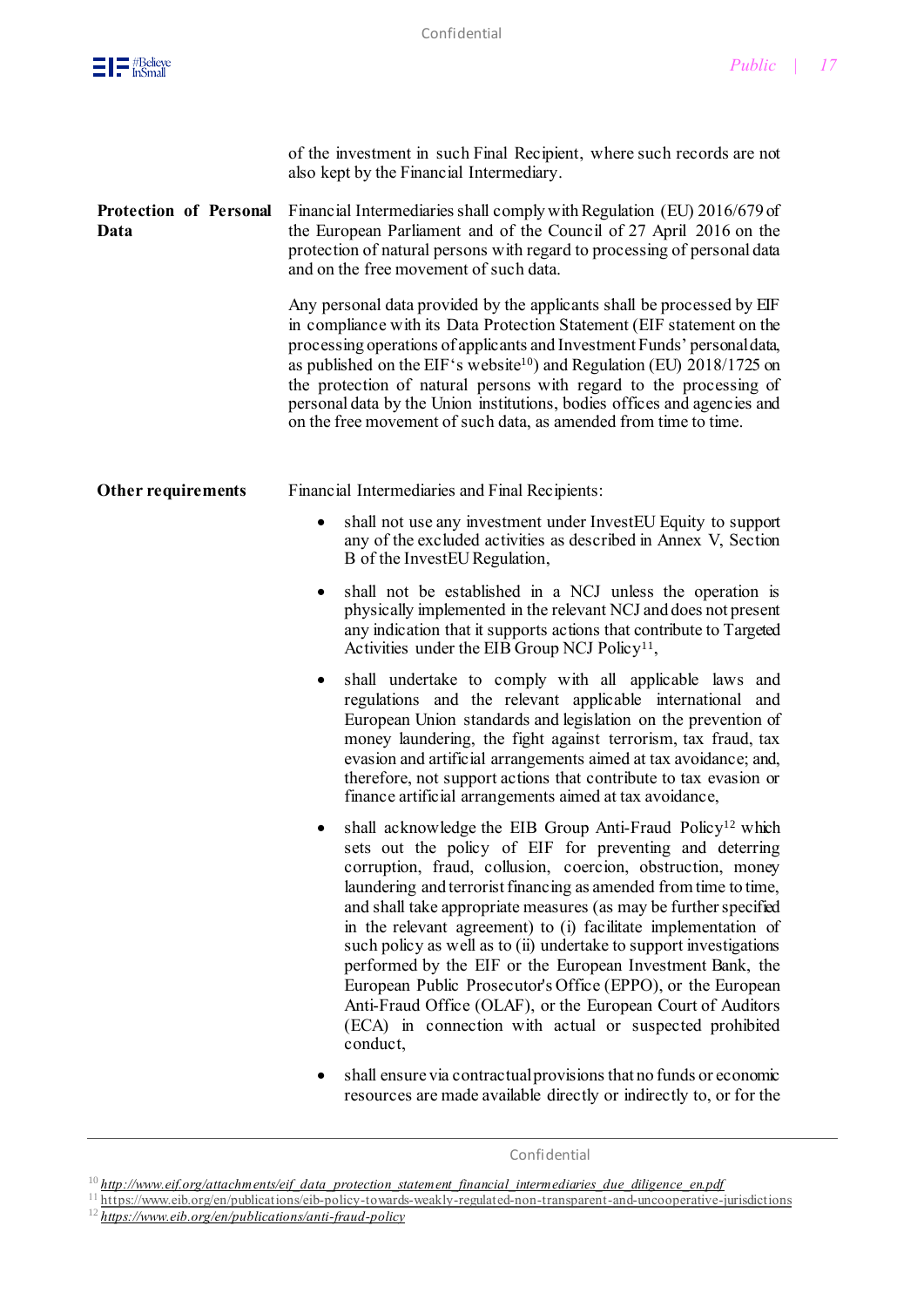

benefit of, persons or entities designated by Restrictive  $Measures<sup>13</sup>$ .

Confidential

*<sup>13</sup>* As part of its due diligence process, EIF will analyse and exclude any applicant if it or any of its ultimate beneficial owners/key persons are subject to UN/EU/OFAC/UK restrictive measures (sanctions) in relation to Russia as well as the non -government controlled territories of Ukraine.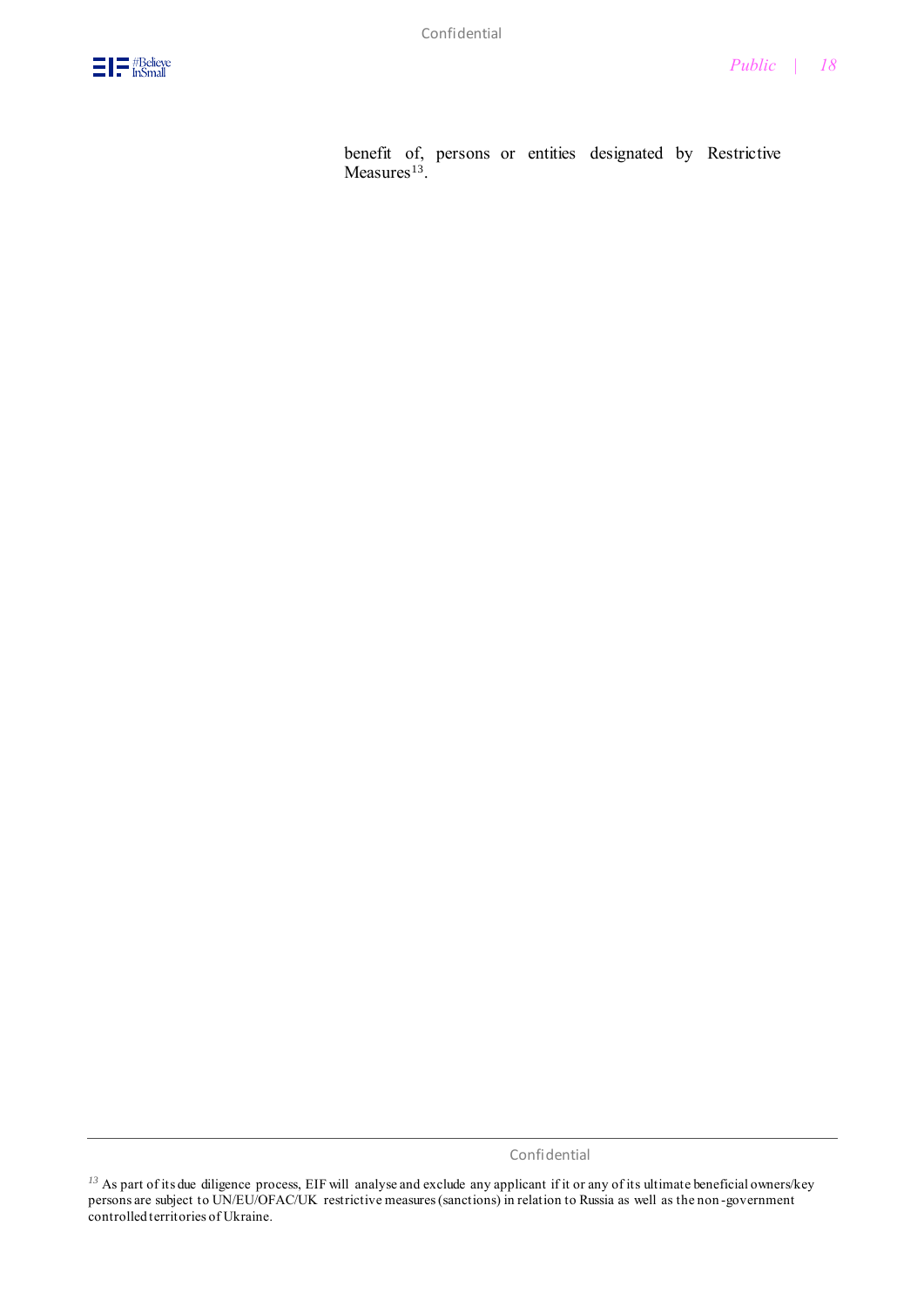

## 6. Definitions

Whenever used in this Term Sheet, the following terms shall have the meanings opposite them. Any capitalised items not defined in this Annex have the meaning given to them in the Open Call for Expression of Interest.

| <b>Eligible Secondary</b>   | means an investment other than Primary Investment, that:                                                                                                                                                                                                                                                                                                                                                                                                                                                                                                |
|-----------------------------|---------------------------------------------------------------------------------------------------------------------------------------------------------------------------------------------------------------------------------------------------------------------------------------------------------------------------------------------------------------------------------------------------------------------------------------------------------------------------------------------------------------------------------------------------------|
| Investment                  | with respect to IPO and post IPO investments, constitutes a<br>a)<br>purchase of the traded stock by the Financial Intermediary from<br>other investors                                                                                                                                                                                                                                                                                                                                                                                                 |
|                             | with respect to a Fund-of-Funds, an acquisition of an investment<br>b)<br>in a Portfolio Fund that has been made by the Fund-of-Funds from<br>other investors.                                                                                                                                                                                                                                                                                                                                                                                          |
| <b>Exclusion Situations</b> | Final Recipients and Financial Intermediaries that are in one of the<br>situations below are deemed to be in an Exclusion Situation:                                                                                                                                                                                                                                                                                                                                                                                                                    |
|                             | they are bankrupt, are subject to insolvency, are being wound<br>a)<br>up, are having their affairs administered by a liquidator or by<br>the courts, in this context are in an arrangement with creditors,<br>are having their business activities suspended or a standstill (or<br>equivalent) agreement has been signed with creditors and<br>validated by the competent court when required by the<br>applicable law, or are in any analogous situation arising from a<br>similar procedure provided for in national legislation or<br>regulations; |
|                             | in the past five years, they have been the subject of a final<br>b)<br>judgment or final administrative decision for being in breach of<br>their obligations relating to the payment of taxes or social<br>security contributions in accordance with the applicable law and<br>where such obligations remain unpaid unless a binding<br>arrangement has been established for payment thereof;                                                                                                                                                           |
|                             | in the past five years, they or persons having powers of<br>$\mathbf{c})$<br>representation, decision-making or control over them have been<br>convicted by a final judgement or a final administrative decision<br>for grave professional misconduct, where such conduct denotes<br>wrongful intent or gross negligence, which would affect their<br>ability to implement InvestEU and which is for one of the<br>following reasons:                                                                                                                   |
|                             | i.<br>negligently providing misleading information that may<br>material<br>influence<br>have<br><sub>or</sub><br>fraudulently<br>a<br>information<br>misrepresenting<br>required<br>for<br>the<br>verification of the absence of grounds for exclusion or<br>the fulfilment of selection criteria or in the performance<br>of a contract or an agreement;                                                                                                                                                                                               |
|                             | ii.<br>entering into agreements with other persons aimed at<br>distorting competition;                                                                                                                                                                                                                                                                                                                                                                                                                                                                  |
|                             | iii.<br>attempting to unduly influence the decision-making<br>process of the contracting authority during the relevant                                                                                                                                                                                                                                                                                                                                                                                                                                  |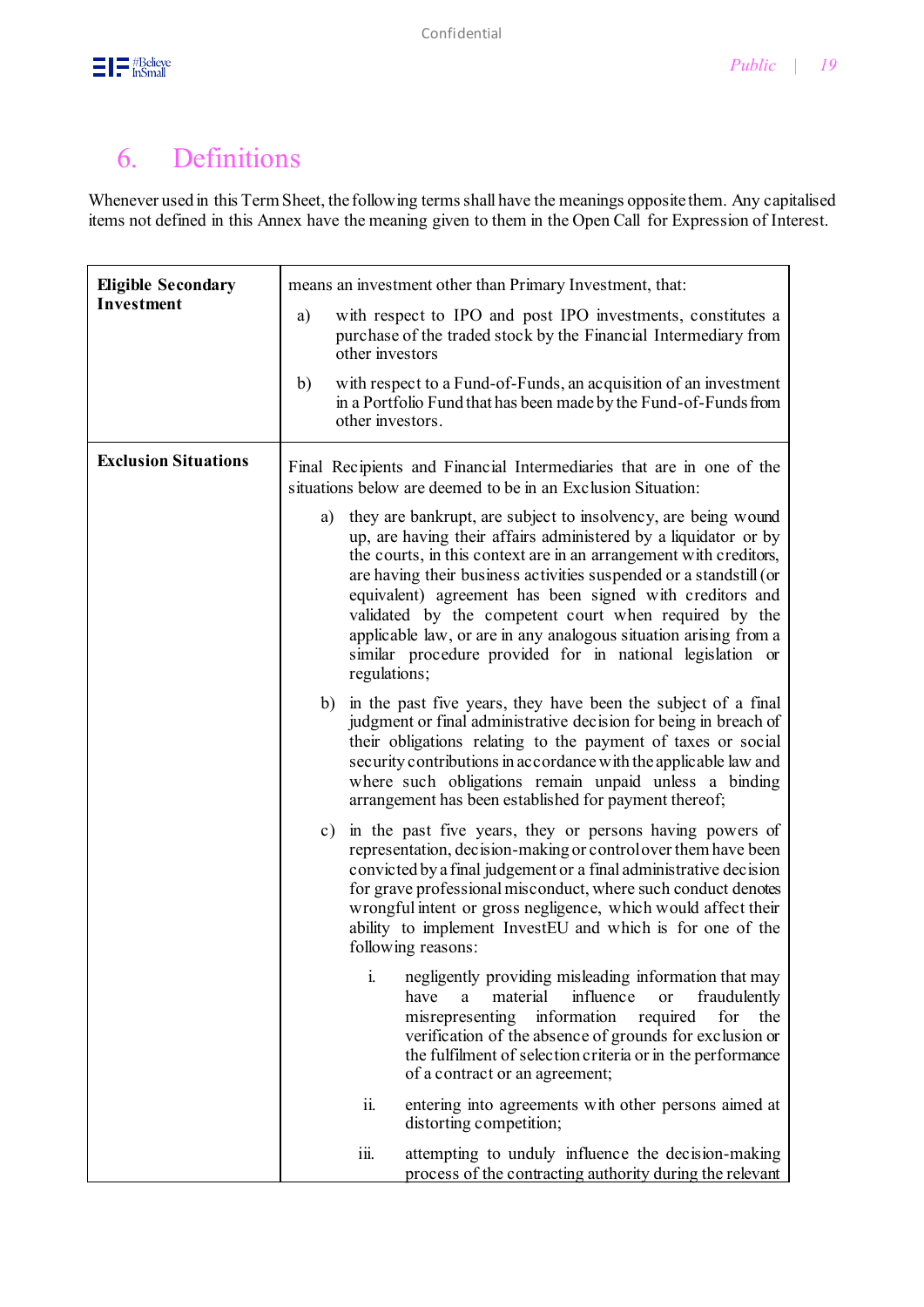

|                        | award procedure (as this term is defined in the Financial<br>Regulation);                                                                                                                                                                                                                                                                                                                                                                                                                                                              |
|------------------------|----------------------------------------------------------------------------------------------------------------------------------------------------------------------------------------------------------------------------------------------------------------------------------------------------------------------------------------------------------------------------------------------------------------------------------------------------------------------------------------------------------------------------------------|
|                        | iv.<br>attempting to obtain confidential information that may<br>confer upon it undue advantages in the relevant award<br>procedure (as this term is defined in the Financial<br>Regulation);                                                                                                                                                                                                                                                                                                                                          |
|                        | d) in the past five years, they or persons having powers of<br>representation, decision-making or control over them have been<br>the subject of a final judgment for:                                                                                                                                                                                                                                                                                                                                                                  |
|                        | i.<br>fraud;<br>corruption;<br>11.<br>iii.<br>participation in a criminal organisation;<br>iv.<br>money laundering or terrorist financing;<br>terrorist offences or offences linked to terrorist<br>V.<br>activities, or inciting, aiding, abetting or attempting to<br>commit such offences;<br>child labour and other forms of trafficking in human<br>vi.<br>beings;                                                                                                                                                                |
|                        | they are subject to a decision on exclusion contained in the early<br>e)<br>detection and exclusion system database (the EDES database<br>available at the official website of the $EU14$ ), set up and operated<br>by the European Commission;                                                                                                                                                                                                                                                                                        |
|                        | in the past five years, they have been subject to a final<br>f)<br>judgement or administrative decision by a national court or<br>authority that they were created with the intent to illegally<br>circumvent fiscal, social or any other legal obligations in the<br>jurisdiction of their registered office, central administration or<br>principal place of business;                                                                                                                                                               |
|                        | provided that notwithstanding the above, EIF may decide not to exclude<br>a Financial Intermediary where the Financial Intermediary can provide<br>evidence that remedial measures have been adopted to demonstrate its<br>reliability despite the existence of a ground for exclusion, or where it is<br>indispensable to ensure the continuity of the service, for a limited<br>duration and pending the adoption of remedial measures, or where an<br>exclusion would be disproportionate taking into account the<br>circumstances. |
| <b>Final Recipient</b> | means an enterprise, a special purpose vehicle or another final recipient<br>of the funding provided directly or indirectly by the Financial<br>Intermediary, including joint ventures, spin-offs, spin-outs, technology<br>transfer projects or technology rights.                                                                                                                                                                                                                                                                    |

Confidential

<sup>14</sup> [https://ec.europa.eu/info/strategy/eu-budget/how-it-works/annual-lifecycle/implementation/anti-fraud-measures/edes/database\\_en](https://ec.europa.eu/info/strategy/eu-budget/how-it-works/annual-lifecycle/implementation/anti-fraud-measures/edes/database_en)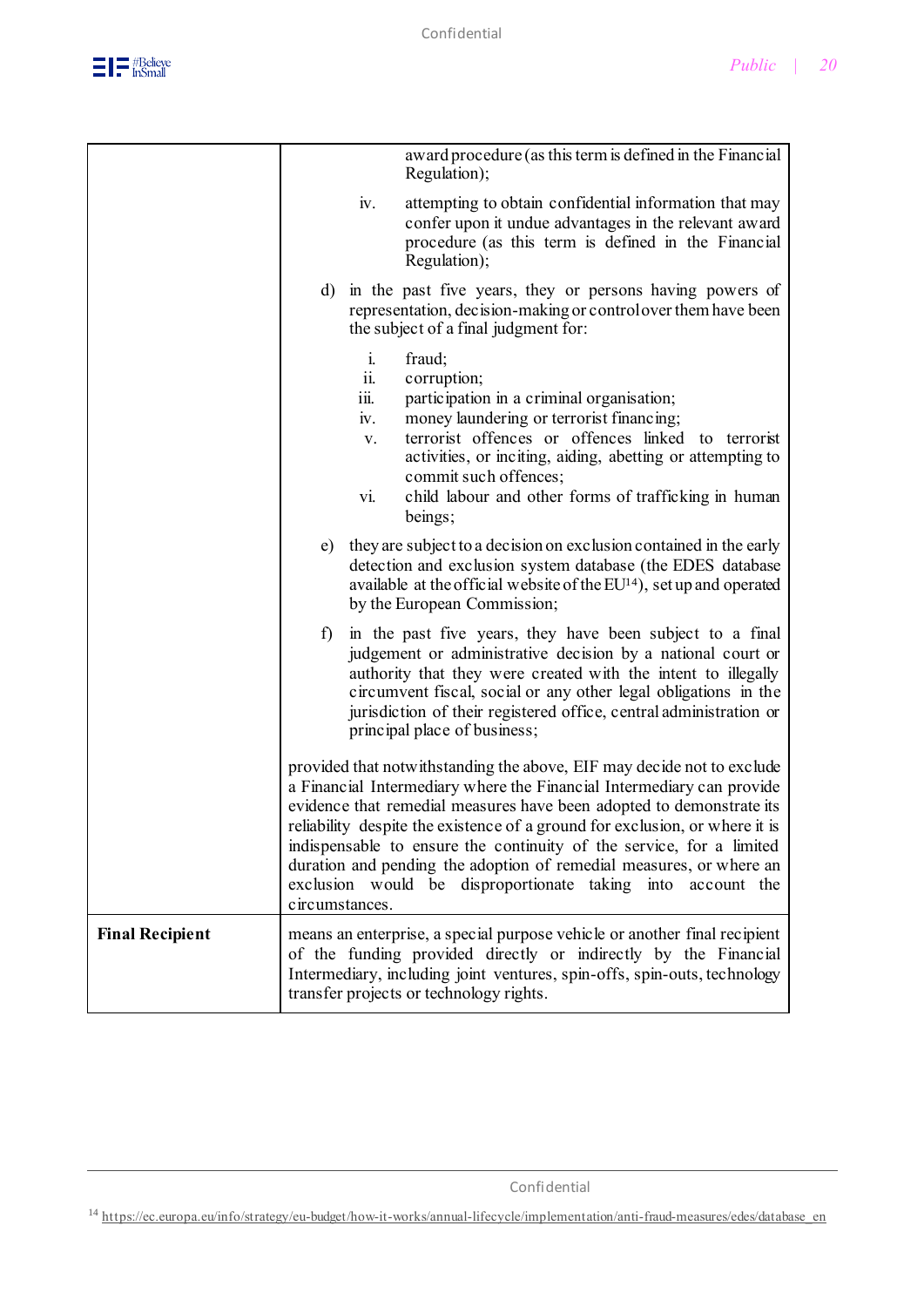

| <b>Financial Intermediary</b>              | means an investment fund, a Fund-of-Funds, a (co-) investment scheme<br>in any form (including managed accounts and other types of contractual<br>arrangements), and a special purpose vehicle, in any form, established or<br>to be established, that undertakes long term risk capital investments in<br>the form of equity, preferred equity, hybrid debt-equity Instruments,<br>other type of mezzanine financing, and/or debt in case of Payment by<br>Result Investment Schemes and/or Social Impact Bond investment<br>schemes, but excluding entities targeting buy-out (or replacement<br>capital) intended for asset stripping. |
|--------------------------------------------|-------------------------------------------------------------------------------------------------------------------------------------------------------------------------------------------------------------------------------------------------------------------------------------------------------------------------------------------------------------------------------------------------------------------------------------------------------------------------------------------------------------------------------------------------------------------------------------------------------------------------------------------|
| <b>Financial Regulation</b>                | means Regulation (EU, Euratom) 2018/1046 of the European Parliament<br>and of the Council of 18 July 2018 on the financial rules applicable to<br>the general budget of the Union, amending Regulations (EU) No<br>1296/2013, (EU) No 1301/2013, (EU) No 1303/2013, (EU) No<br>1304/2013, (EU) No 1309/2013, (EU) No 1316/2013, (EU) No<br>223/2014, (EU) No 283/2014, and Decision No 541/2014/EU and<br>repealing Regulation (EC, Euratom) No 966/2012.                                                                                                                                                                                 |
| <b>Fund Agreement</b>                      | means, in relation to each InvestEU Investment, the agreement whereby<br>the EIF commits to invest in a Financial Intermediary and/or alongside a<br>Financial Intermediary.                                                                                                                                                                                                                                                                                                                                                                                                                                                              |
| <b>Fund-of-Funds</b>                       | means an Equity Intermediary holding or targeting to invest in Portfolio<br>Funds.                                                                                                                                                                                                                                                                                                                                                                                                                                                                                                                                                        |
| <b>Gender Criteria</b>                     | A Financial Intermediary is considered to adhere to the Gender Criteria<br>if it satisfies at least one of the following criteria:                                                                                                                                                                                                                                                                                                                                                                                                                                                                                                        |
|                                            | Its management team is composed of at least one third of female<br>a)<br>partners <sup>15</sup> , or                                                                                                                                                                                                                                                                                                                                                                                                                                                                                                                                      |
|                                            | Its senior investment team provides for at least 40% of female<br>b)<br>representation, or                                                                                                                                                                                                                                                                                                                                                                                                                                                                                                                                                |
|                                            | c) At least 40% of female representation is provided in its<br>investment committee                                                                                                                                                                                                                                                                                                                                                                                                                                                                                                                                                       |
| <b>Impact-Driven</b><br><b>Enterprises</b> | means InvestEU Final Recipients operating in the area of Impact<br>Investing.                                                                                                                                                                                                                                                                                                                                                                                                                                                                                                                                                             |
| Independent<br><b>Management Team</b>      | means a team that exercises a significant degree of autonomy with<br>respect to investment and divestment decisions of the transactions<br>forming part of the Individual Portfolio which may include:                                                                                                                                                                                                                                                                                                                                                                                                                                    |
|                                            | a) privately-owned teams, whereby the investment team owns a<br>majority of the voting shares of the entity that is entrusted in<br>investment management or investment advisory of the<br>Individual Portfolio of the Financial Intermediary, or                                                                                                                                                                                                                                                                                                                                                                                         |
|                                            | teams operating within (or with) a corporate or university<br>b)<br>structure, a foundation, or any financial institution established<br>under any other form, including a crowdfunding platform,<br>provided that the management team makes the final investment                                                                                                                                                                                                                                                                                                                                                                         |

<sup>15</sup> i.e. one female partner when the management team is composed of up to 4 partners, otherwise two female partners.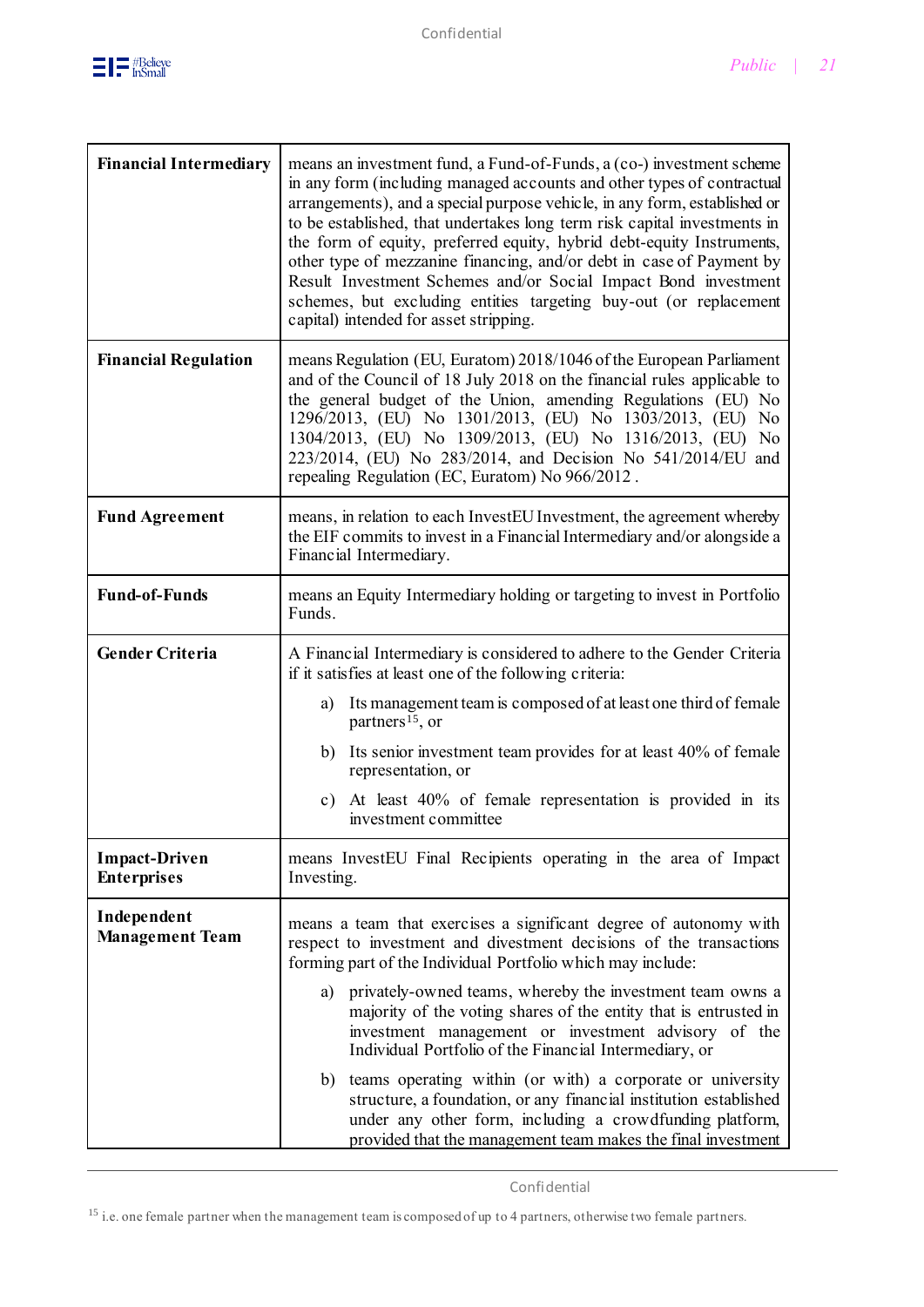

|                                            | and divestment decisions independently. In case of the payment<br>by results investment schemes (including social impact bonds<br>investment schemes), such requirement of independence in<br>making investment decisions is met also when the team<br>structuring and/or investing in payment by results investment<br>schemes has a high degree of independence in the investment<br>structuring<br>and/or<br>process<br>from<br>the<br>parent<br>company/organisation. With respect to Financial Intermediaries<br>managed or advised by EIF this condition is deemed to be met. |
|--------------------------------------------|-------------------------------------------------------------------------------------------------------------------------------------------------------------------------------------------------------------------------------------------------------------------------------------------------------------------------------------------------------------------------------------------------------------------------------------------------------------------------------------------------------------------------------------------------------------------------------------|
| <b>Impact Investing</b>                    | means an investment approach aimed at generating societal benefits to<br>individual stakeholders and society at large at par with financial return<br>to the investor. The purpose of impact investing in enterprises is to<br>support businesses whose business model seeks to generate an<br>intentional and measurable positive impact at par with economic value,<br>and which are managed in an accountable and transparent way.                                                                                                                                               |
| <b>InvestEU</b> Investment                 | means the investment made by the EIF in the Financial Intermediary,<br>under the terms of the Fund Agreement.                                                                                                                                                                                                                                                                                                                                                                                                                                                                       |
| <b>Know your Customer</b>                  | The Financial Intermediary shall, prior to the signature, disclose to the<br>EIF information on its beneficial ownership and at any time thereafter,<br>promptly inform the EIF of any change in its beneficial ownership.                                                                                                                                                                                                                                                                                                                                                          |
| Large Mid-Cap                              | means an entity that is not an SME and that employs between 500 and<br>3000 employees.                                                                                                                                                                                                                                                                                                                                                                                                                                                                                              |
| MEIC(s)                                    | means Member States who are classified as Moderate and Emerging<br>Innovator countries, according to the European Innovation Scoreboard<br>2021 <sup>16</sup> , such countries being: Bulgaria, Croatia, Cyprus, Czechia,<br>Greece, Hungary, Italy, Latvia, Lithuania, Malta, Poland, Portugal,<br>Romania, Slovakia, Slovenia, and Spain.                                                                                                                                                                                                                                         |
| Minimum Eligible<br><b>Allocation</b>      | means the minimum aggregate amount to be invested in Eligible Final<br>Recipients by the Financial Intermediary, as further defined in section 2.                                                                                                                                                                                                                                                                                                                                                                                                                                   |
| <b>Minimum Target</b><br><b>Allocation</b> | means with respect to one or more Target Areas <sup>17</sup> the minimum amount<br>to be invested by the Financial Intermediary, as further defined in section<br>2.                                                                                                                                                                                                                                                                                                                                                                                                                |
| Non-Compliant<br><b>Jurisdiction (NCJ)</b> | means a jurisdiction:<br>listed in Annex I of the European Council conclusions on the<br>a)<br>revised EU list of non-cooperative jurisdictions for tax<br>purposes;<br>included in the OECD/G20 list of jurisdictions that have not<br>b)<br>satisfactorily implemented the tax transparency standards;<br>listed in the Annex of the Commission Delegated Regulation<br>c)<br>(EU) 2016/1675 of 14 July 2016 supplementing Directive (EU)                                                                                                                                         |

Confidential

<sup>&</sup>lt;sup>16</sup> [https://ec.europa.eu/info/research-and-innovation/statistics/performance-indicators/european-innovation-scoreboard\\_en](https://ec.europa.eu/info/research-and-innovation/statistics/performance-indicators/european-innovation-scoreboard_en)

<sup>&</sup>lt;sup>17</sup> Where a Financial Intermediary's strategy targets more than one Target Area, this requirement may apply to one Target Area, or to a group of Target Areas, as commercially agreed between EIF and the Financial Intermediary.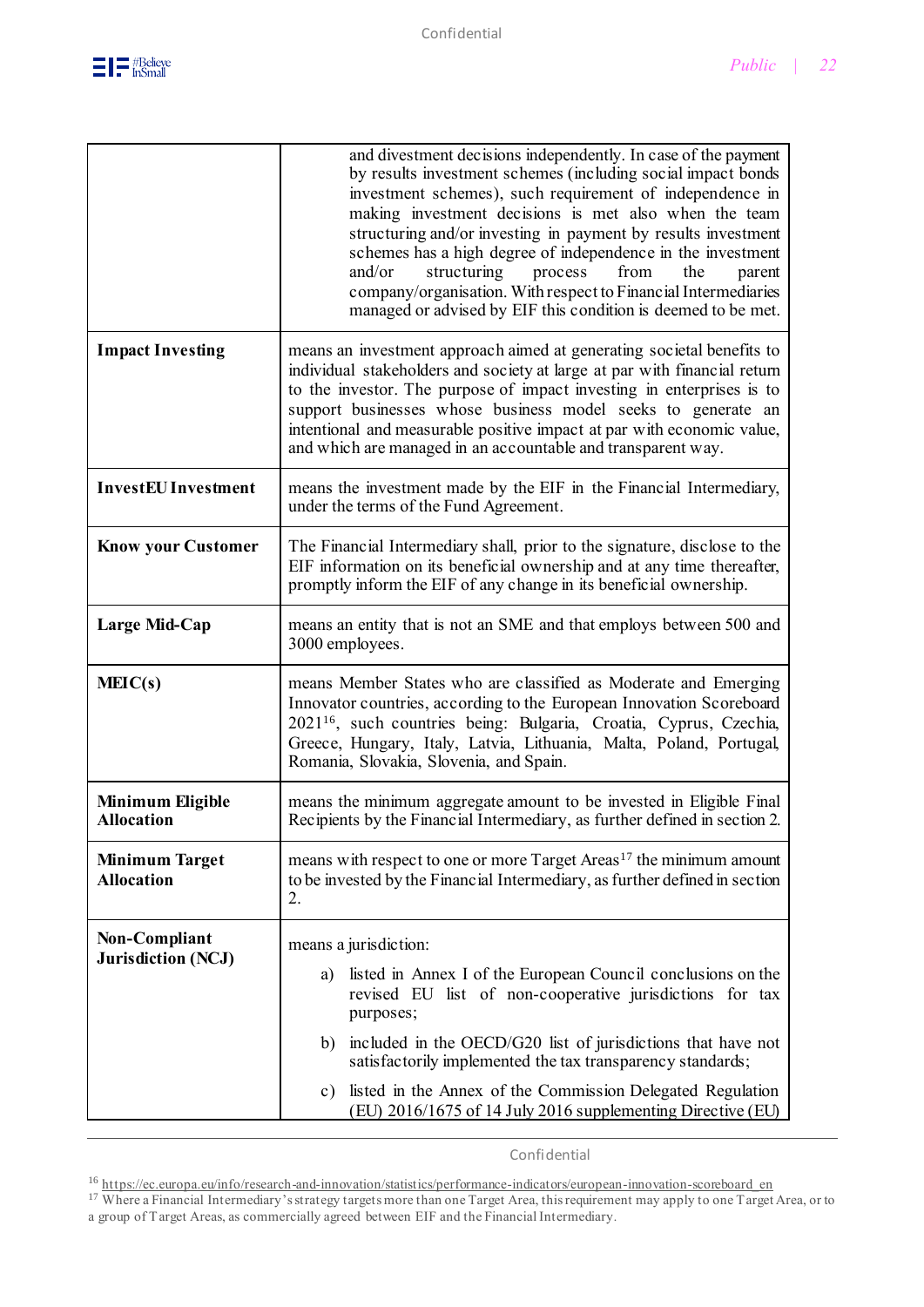

|                                          | 2015/849 of the European Parliament and of the Council by<br>identifying high-risk third countries with strategic deficiencies;                                                                                                                                                                                                                                                                                                                                                                                                                                    |
|------------------------------------------|--------------------------------------------------------------------------------------------------------------------------------------------------------------------------------------------------------------------------------------------------------------------------------------------------------------------------------------------------------------------------------------------------------------------------------------------------------------------------------------------------------------------------------------------------------------------|
|                                          | d) rated as "partially compliant" or "non-compliant", including<br>corresponding provisional ratings, by the Organisation for<br>Economic Cooperation and Development and its Global Forum<br>on Transparency and Exchange of Information for Tax<br>Purposes against the international standard on exchange of<br>information on request;                                                                                                                                                                                                                         |
|                                          | e) included in the Financial Action Task Force statement "High<br>risk Jurisdictions subject to a Call for Action"); and/or                                                                                                                                                                                                                                                                                                                                                                                                                                        |
|                                          | included in the Financial Action Task Force statement<br>f)<br>"Jurisdictions under Increased Monitoring",                                                                                                                                                                                                                                                                                                                                                                                                                                                         |
|                                          | in each case as such statement, list, directive or annex may be amended<br>and/or supplemented from time to time.                                                                                                                                                                                                                                                                                                                                                                                                                                                  |
|                                          | Please refer to the EIB's website <sup>18</sup> for an FAQ containing the most<br>updated reference lists of NCJs or enquire with the EIF for confirmation<br>of NCJ status.                                                                                                                                                                                                                                                                                                                                                                                       |
|                                          | The Financial Intermediary shall not be established in a NCJ, unless the<br>operation is physically implemented in the relevant NCJ and does not<br>present any indication that it supports actions that contribute to Targeted<br>Activities under the EIB Group NCJ Policy.                                                                                                                                                                                                                                                                                      |
| Overseas Country or<br>Territory ("OCT") | means a country or territory as set out in Annex II to the Treaty on the<br>Functioning of the European Union <sup>19</sup>                                                                                                                                                                                                                                                                                                                                                                                                                                        |
| <b>Primary Investment</b>                | means an investment (including in the form of debt) in a Final Recipient<br>resulting in financing flowing directly or indirectly into the Final<br>Recipient during the duration of the investment. For avoidance of doubt<br>it includes: (i) secondary issuances made by Final Recipients post IPO,<br>(ii) buy outs or replacement capital not intended for asset stripping<br>involving, directly or indirectly, flow of financing to the Final Recipient<br>(e.g. including inter alia from third-party providers during the duration<br>of the investment). |
| <b>Restrictive Measures</b>              | Means, without limitation, restrictive measures adopted pursuant to the<br>Treaty on European Union (TEU) or to the Treaty on the Functioning of<br>the European Union (TFEU).                                                                                                                                                                                                                                                                                                                                                                                     |
| <b>SME</b>                               | small and medium-sized enterprise' or 'SME' means a micro, small or<br>medium-sized enterprise within the meaning of the Annex to<br>Commission Recommendation 2003/361/EC <sup>20</sup>                                                                                                                                                                                                                                                                                                                                                                           |
| <b>Small Mid-Cap</b>                     | an entity with fewer than 500 full-time equivalent employees that is not<br>an SME.                                                                                                                                                                                                                                                                                                                                                                                                                                                                                |

Confidential

<sup>18</sup> <https://www.eib.org/en/about/compliance/tax-good-governance/faq>

<sup>&</sup>lt;sup>19</sup> <https://eur-lex.europa.eu/legal-content/EN/TXT/HTML/?uri=CELEX:12016EN02&from=EN>

<sup>&</sup>lt;sup>20</sup> Commission Recommendation 2003/361/EC of 6 May 2003 concerning the definition of micro, small and medium-sized enterprises (OJ L 124, 20.5.2003, p. 36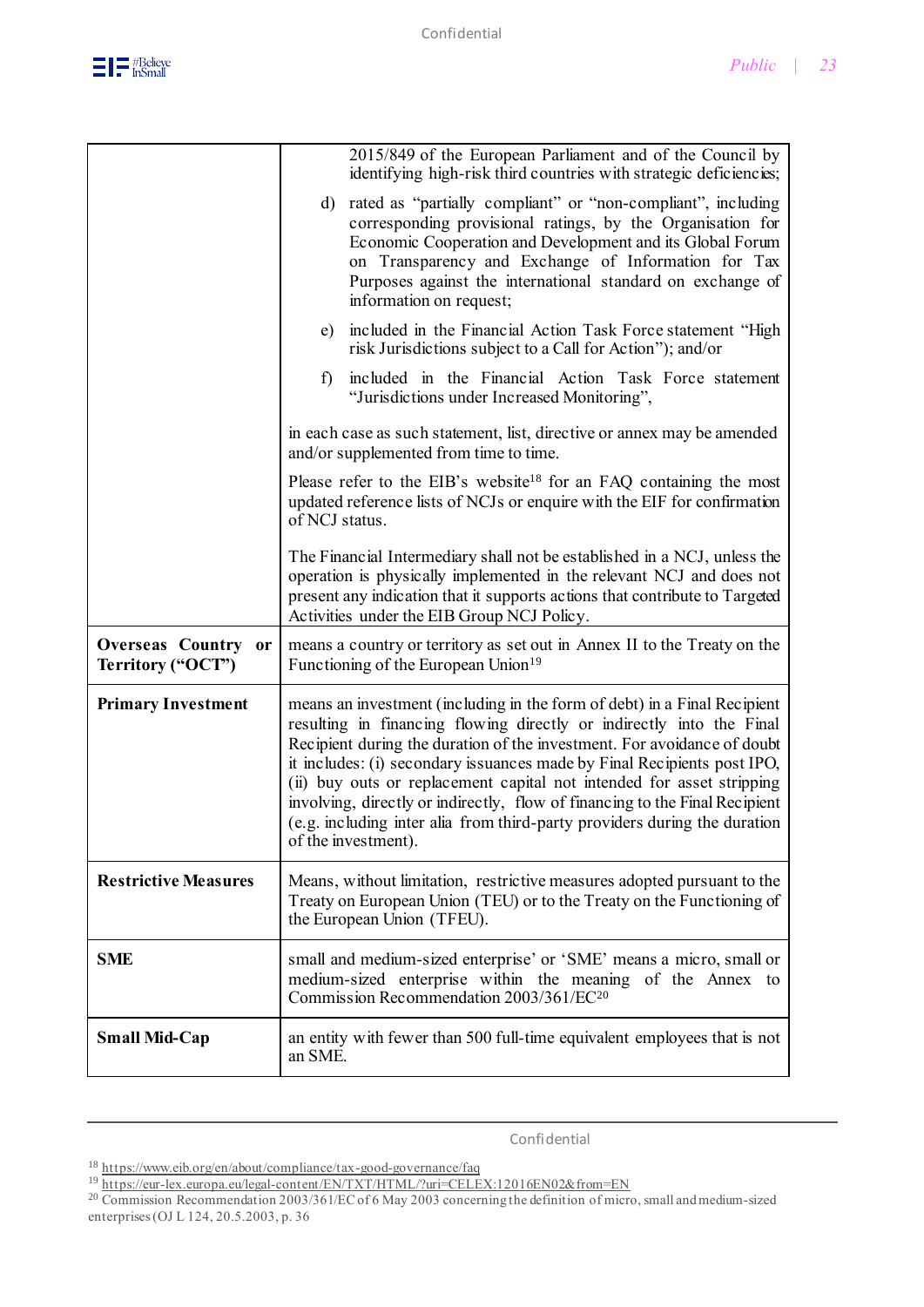

| <b>Social Enterprises</b>                                              | means an undertaking or a natural person which has as its primary social<br>objective                                                                                                                                                                                                                                     |
|------------------------------------------------------------------------|---------------------------------------------------------------------------------------------------------------------------------------------------------------------------------------------------------------------------------------------------------------------------------------------------------------------------|
|                                                                        | a) the achievement of measurable, positive social impacts,<br>including environmental ones, rather than generating profit for<br>other purposes, and which provides services or goods that<br>generate a social return, and/or employs methods of production<br>of goods or services that embodies social objectives; and |
|                                                                        | uses its profits first and foremost to achieve its primary social<br>b)<br>objective, and has predefined procedures and rules covering any<br>distribution of profits that ensure that such distribution does not<br>undermine the primary social objectives; and                                                         |
|                                                                        | c) is managed in an entrepreneurial, accountable and transparent<br>way, in particular by involving workers, customers and<br>stakeholders on whom its business activities have an impact.                                                                                                                                |
| <b>Social Sector</b><br>Organisations                                  | means an organisation, regardless of its legal form, that pursues defined<br>social missions and delivers services primarily in the area of social<br>services. (e.g. social inclusion), health promotion, training and<br>education.                                                                                     |
| <b>Targeted Activities</b><br>under the EIB Group<br><b>NCJ Policy</b> | means (i) criminal activities such as money laundering, financing of<br>terrorism, tax crimes (i.e. tax fraud and tax evasion) and (ii) tax<br>avoidance practices (i.e. wholly artificial arrangements aimed at tax<br>avoidance).                                                                                       |
| <b>Target Areas</b>                                                    | means specific sectors of activity addressed in the investment strategy of<br>the Financial Intermediary as further described in section 4 of this<br>termsheet.                                                                                                                                                          |
| <b>Technology Transfer</b>                                             | means activities carried out by universities or other higher education<br>institutes performing research and other research organisations aiming<br>at:                                                                                                                                                                   |
|                                                                        | skills,<br>a) converting<br>research, development,<br>knowledge,<br>technologies or innovations into commercial applications,<br>products, processes or services; and/or                                                                                                                                                  |
|                                                                        | b) fostering the application of existing technology to develop<br>innovative products, processes or services for existing and new<br>markets.                                                                                                                                                                             |
|                                                                        | Such activities may take any of the following forms:                                                                                                                                                                                                                                                                      |
|                                                                        | and commercialisation (including, but not<br>demonstration<br>a)<br>limited to, proof of concept, technology validation, technology<br>demonstration, prototyping, market development, scaling up),                                                                                                                       |
|                                                                        | b) IP out-licensing, IP in-licensing, cross-licensing activities<br>(including via project financing), sale of patents and/or other IP<br>assets,                                                                                                                                                                         |
|                                                                        | c) creation and support (i.e. seed, post-seed) of new companies,<br>including spin-offs and joint ventures, building strategic                                                                                                                                                                                            |